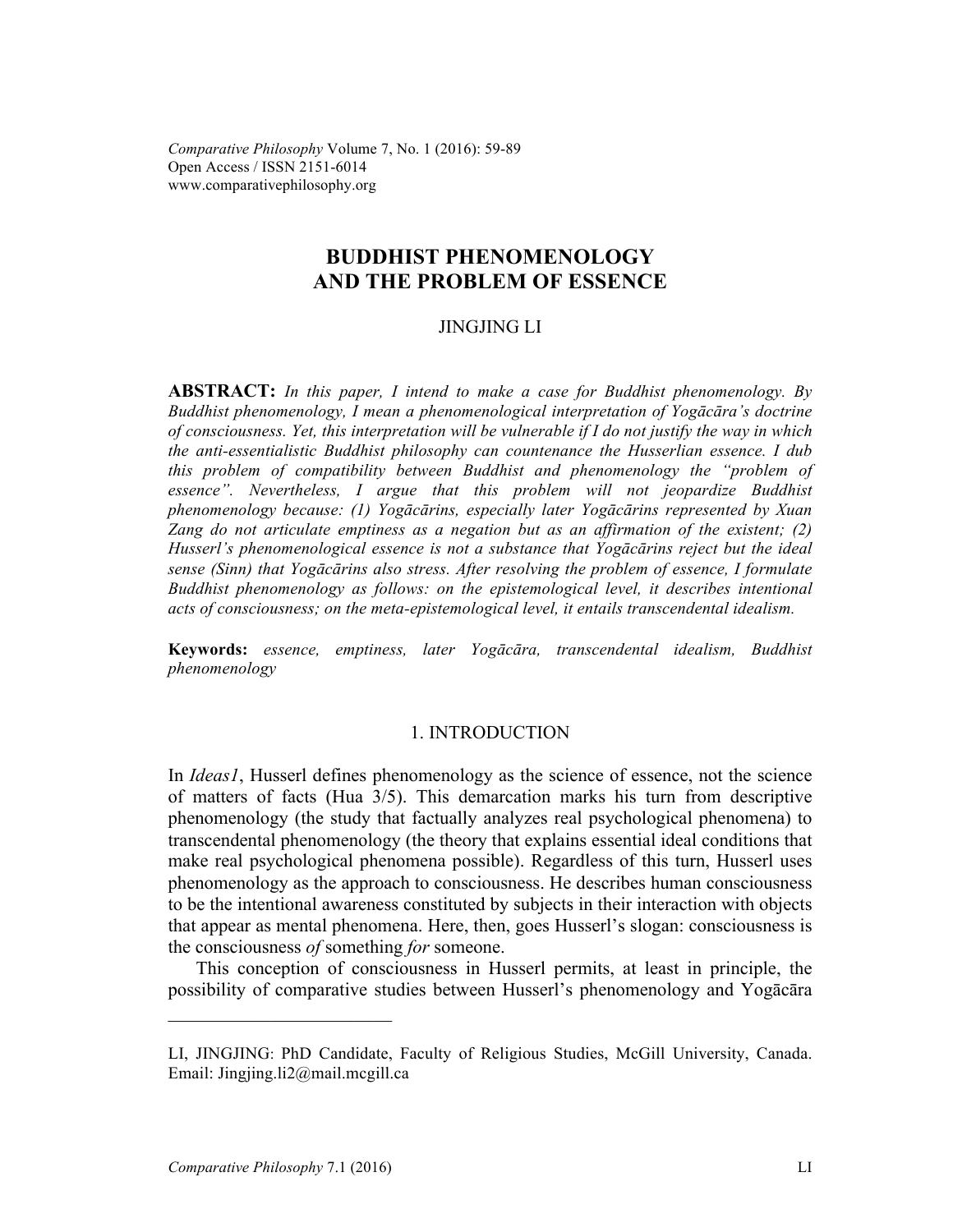Buddhism. Characterized by its doctrine of *vijñāptimātra* (Consciousness-only), Yogācāra Buddhism (henceforth Yogācāra) has been a major Mahāyāna Buddhist school since 300s CE. According to the Chinese Yogācārin Xuan Zang (Hsüan-tsang, 玄奘, 602CE- 664CE), Yogācārins conceive of consciousness as "*vijñāpti* (*liao-bie,*了 别)" (T31N1585, P1a29). This Sanskrit term *'vijñāpti'* literally means the act that causes someone to know something distinctly (Hall 1986, 8).

Many scholars remark that Yogācāra's definition of consciousness is very close to Husserl's, not just from the phenomenological tradition (Iso Kern, Ni Liangkang, Zhang Qingxiong, etc.) but also from the Buddhist one (Lin Chen-kuo, Yao Zhihua, Dan Lusthaus, Dan Arnold etc.). Phenomenologists depict consciousness as that of something for someone and Yogācārins demarcate consciousness as that which lets someone to know something. For both, consciousness correlates subjective acts of knowing with objects to be known.

For instance, Dan Arnold defines consciousness through intentionality or "aboutness". By aboutness, Arnold means that consciousness is always about certain objects (Arnold 2012, 7). According to Arnold, both modern philosophers of mind, including Husserl and Yogācārins such as Dharmakīrti in 600s CE endorse the intentional account of consciousness. Refusing to enclose consciousness in the mind, Evan Thompson and Francisco Varela argue that consciousness is what we enact in our bodily experience (Thompson and Varela 1991, xvi). Since this embodied account of consciousness is not fully developed in the West, Thompson and Varela turn to Madhyamaka Buddhism (henceforth Madhyamaka), a doctrine that is nonwestern but more practical. Iso Kern and Ni Liangkang find it not enough to define consciousness on the descriptive level, be it aboutness or embodiment. To complement the definition, Kern and Ni inquire into conditions that make these intentional acts possible on the interpretive level. Now that both Husserl and Yogācārins demarcate consciousness on these two levels, Kern is convinced of the "universality" of Husserl's phenomenology (Kern 2012, 154). Following Kern, Ni articulates the two-level as a "twofold structure"<sup>1</sup>: intentionality on the surface and subjective ideality deep down (Ni 2010, 81-84). Under this conception of consciousness, Ni puts forward his comparative project called "Consciousness-only phenomenology" that infuses textual analysis in Yogācāra with Husserl's factual analysis (Ni 2010, 81-86).

<sup>&</sup>lt;sup>1</sup> Ni argues that "although Yogacara Buddhism does not directly adopt any concept similar to 'intentionality' in Phenomenology in the analysis of consciousness, it still shares many common points with Phenomenology", among which Ni enumerates five similarities: enacting reflection or introspection in the analysis of consciousness; deconstructing the subject-object dichotomy; adopting reduction as the method; advocating the twofold structure of consciousness, twofold as the surfacestructure and the deep-structure; recognizing the relation between objectivating and non-objectivating or between the founding and the founded acts (Ni 2010, 81-84). In the meantime, Ni also clarifies the differences between Yogācāra and Husserl: 1) Yogācāra philosophy contains more practical, more moral elements than Husserl's Phenomenology; 2) due to its religiosity, Yogācāra accounts for consciousness in the hope of justifying Buddhist faith whereas Husserl's phenomenology is a rigorous science; 3) after explicating the constitution of consciousness, Yogācāra proceeds to negating subjectivity, a step that is not advanced by Husserl (Ni 2010, 84-86).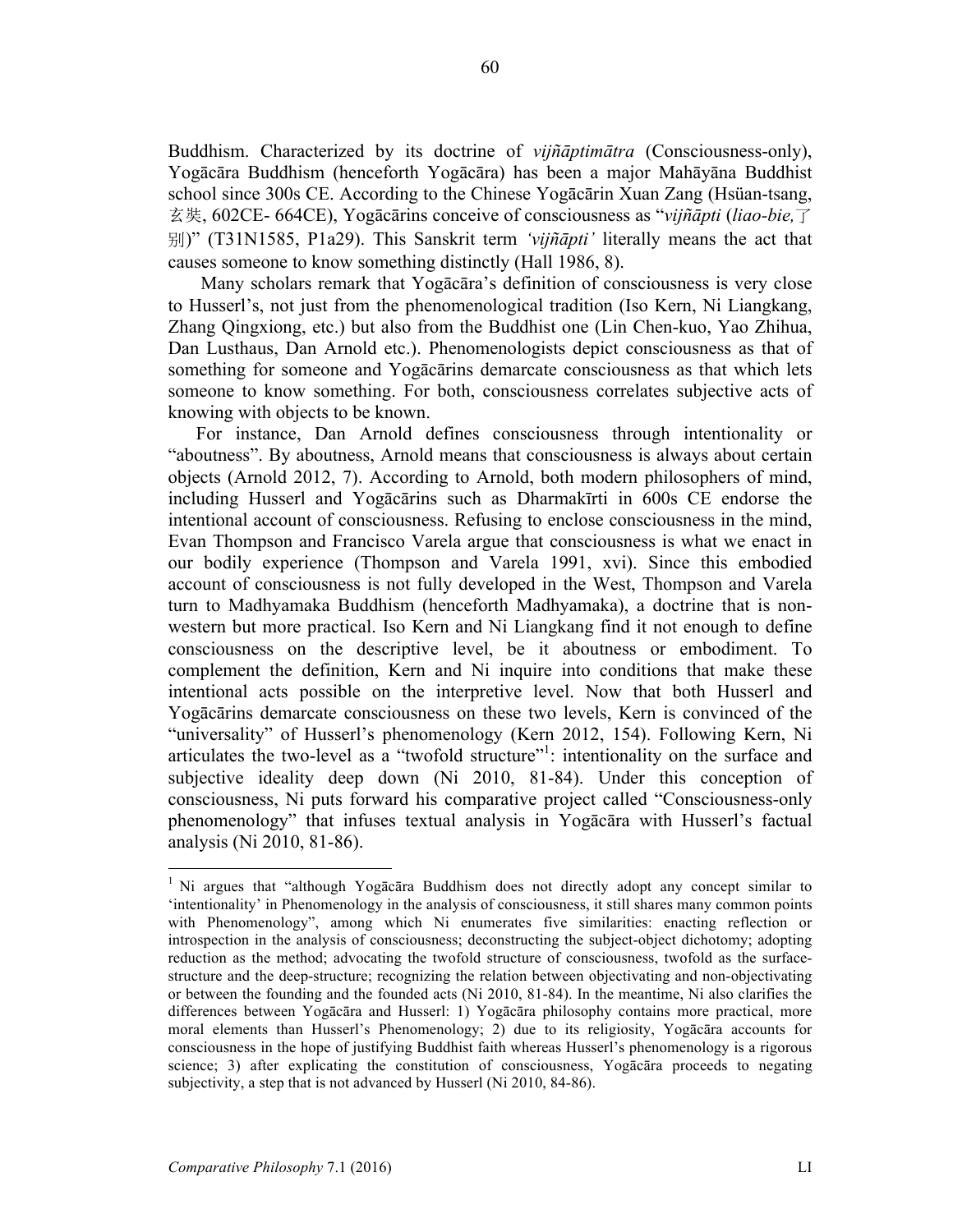Most comparative scholars expect their studies to open dialogues between the East and the West. Under this expectation, they treat, consciously or unconsciously, Husserl's phenomenology and Yogācāra philosophy as two separate entities. Notably, Dan Lusthaus disputes this dualistic approach in his Buddhist Phenomenology<sup>2</sup> (Lusthaus 2003, vi). As Lusthaus claims, he does not want to pose a dichotomy between Yogācāra on the one hand and phenomenology on the other (Lusthaus 2003, vi). Rather, he translates Yogācāra Buddhism to a transcendental phenomenology in the Husserlian sense (Lusthaus 2003, viii). This translation is referred to by Lusthaus as 'Buddhist Phenomenology' the mission of which is to bridge gaps between eastern and western cultures (Lusthaus 2003, vii).

Regardless of his fruitful findings, I find Lusthaus's project vulnerable to one meta-epistemological  $3$  problem that has been discerned by many comparative scholars cited above. Arnold contrasts Dharmakīrti's "epistemic idealism" with the "cognitive-scientific physicalism" in modern philosophy of mind<sup>4</sup> (Arnold 2012, 11-17). Thompson and Varela suspend discussions as such insofar as they do not intend to establish a unified mind-body theory (Thompson and Varela 1991, xviii). Ni also eschews contradictions between Husserl and Yogācāra by orienting his Consciousness-only phenomenology towards epistemology.

I dub this meta-epistemological problem the 'problem of essence'. Buddhist philosophy rejects any type of essentialism, due to Buddha's teaching of emptiness. According to this teaching, all objects, be it the world or the human self, do not have permanent essence. To the contrary, Husserl formulates his phenomenology as the science of essence that stresses the importance of subjectivity. Given these two different attitudes towards essence, how can we advocate such a Buddhist phenomenology both as a science of essence and as an anti-essentialistic philosophy of religion? Or, how can we justify the compatibility between the phenomenological essence and Buddha's teaching of emptiness?

Most comparative scholars evade this problem by focusing on the epistemological side of Yogācāra and phenomenology. In this way, they can remain neutral towards meta-epistemological issues. Yet, if we follow Lusthaus, we must confront the problem of essence so as to defend Buddhist phenomenology against it. I plan to

<sup>&</sup>lt;sup>2</sup> To contrast Lusthaus's 'Buddhist Phenomenology', I do not put 'phenomenology' in its upper case in my articulation of 'Buddhist phenomenology'.

<sup>&</sup>lt;sup>3</sup> By 'meta-epistemological', I mean any metaphysical and ontological presuppositions prior to epistemology. I deliberately avoid the term 'ontological' or 'metaphysical' for two reasons. First, many Buddhist scholars doubt whether we can directly transport these western philosophical terms into Buddhism because 'ontology' or 'metaphysics' carries substantial meaning and this meaning contradicts Buddha's teaching of emptiness (Xia 2002, 133-139; Fu 2002, 15-27). Second, in the Husserlian scholarship, a term as "ontological" or "metaphysical" also becomes problematic because Husserlians are still debating over Husserl's attitude to metaphysics. I will come back to this debate in section three.

<sup>4</sup> Arnold worries that Dharmakīrti (as an anti-physicalist and an idealist) is vulnerable to his own critique of physicalism. Arnold's main argument is that: since Dharmakīrti affirms the function of causal laws, he shares partly the worldview of physicalists; then, how could Dharmakīrti validly critique physicalists when his view does not differ too much from the latter? (Arnold 2012, 47).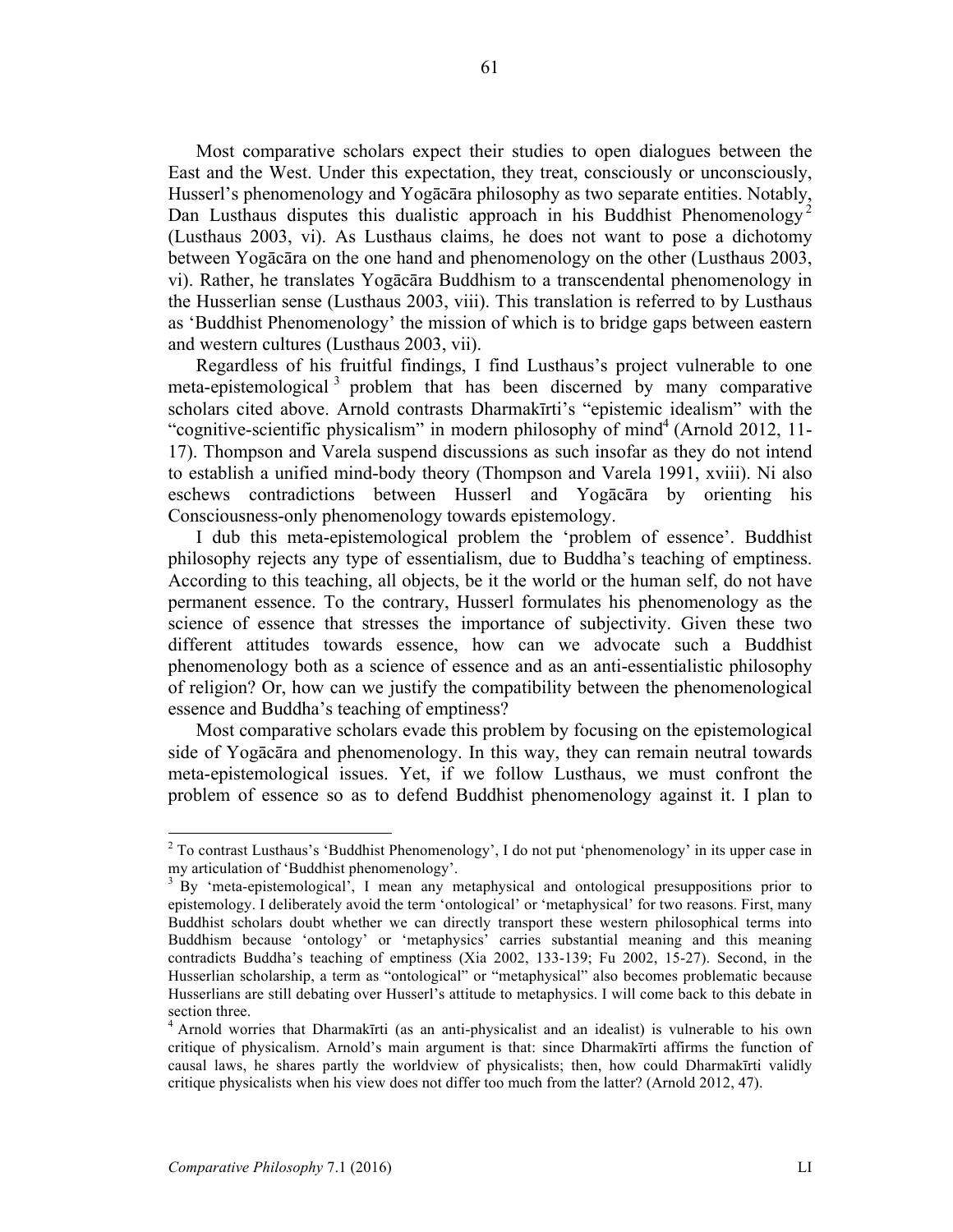resolve this problem by demarcating the sense in which Yogacara's<sup>5</sup> account of emptiness, with particular focus on that in Xuan Zang, countenances the Husserlian essence.

On the Buddhist side, I contend that later Yogācārins, unlike Mādhyamikas and early Yogācārins, advocate a positive view of the existent because they attribute nominal existence to illusory dharmas and real existence, though not in a substantial sense, to consciousnesses. By this positive articulation, they remedy the problematic accounts of emptiness in Madhyamaka and early Yogācāra. On the phenomenological side, Husserl formulates essence as the ideal meaning or sense (*Sinn*) that ensures objectivity of mental phenomena in subjective consciousness, not as any a-spatiotemporal substance. Since Yogācāra's emptiness is not a void and the Husserlian essence is not a substance, we can resolve the problem of essence. Subsequently, I rearticulater Yogācāra Buddhism as a transcendental phenomenology in the Husserlian sense: epistemologically it enriches Husserl's account of intentional consciousness and meta-epistemologically it conforms to Husserl's transcendental idealism<sup>6</sup>.

To tackle the problem of essence, I also expose my paper to many controversies. The first controversy concerns the Orientalistic<sup>7</sup> romanticization of religions: scholars

 <sup>5</sup> Since half of my paper is about Yogācāra, I want to carefully define this term. Yogācāra, as most Buddhist schools, accommodates various sectarian differences, far from being a school of homogeneous views. Keeping in mind these sectarian differences, I highlight the distinction between early Yogācāra (*wei-shi-jin-xue,* 唯識今學) and later Yogācāra (*wei-shi-gu-xue,* 唯識古學), a topic I will come back to in section two. In particular, I show that it is not early Yogācāra but later Yogācāra that eventually resolves inconsistencies in Madhyamaka's account of emptiness. Besides, I do not think it is possible for me to advocate an overall compatibility between Buddhism and Husserl's phenomenology. Here, I have put aside anther doctrinal debate among Buddhists on whether Yogācārins embrace essentialism and thus violate Buddha's teaching of emptiness.<br><sup>6</sup> I will elaborate the meaning of transcendental idealism later in section three. Here, I want to highlight

the difference between early Yogācārins and later Yogācārins on their respective meta-epistemological positions. Scholars are still debating on the way in which we can properly demarcate Yogācāra's idealism. Lambert Schmithausen interprets it as a metaphysical idealism – "there are no entities, especially no material entities, apart from consciousness, or more precisely, apart from the various kinds of mind (*citta*) and mental factors or mind-associates (*caitta*)" (Schmithausen 2005, 1). Ashok Kumar Chatterjee considers it as an absolute idealism so that Yogācāra can surpass Madhyamaka's dialectical idealism (Chatterjee 1962, 27-28). Alex Wayman casts doubt on Chatterjee's reading of "consciousness as the sole reality" because the idealism in Yogācāra is as such "in respect to content, this system is realistic; in respect to form, it is idealistic" (Wayman 1965, 67). Thomas Kochumuttom prefers to dub it 'realistic pluralism', not 'monistic idealism' (Kochunuttom 1982, 21). Dan Lusthaus portrays it as transcendental idealism. Most scholars acknowledge Yogācāra's critique of metaphysical realism. Before advocating my own interpretation, I want to point out one factor that causes the perplexity of Yogācāra's idealism, that is, Yogācārins offer at least two meta-epistemological theories. As I shall show in the conclusion, while early Yogācāra embraces metaphysical idealism, later Yogācāra advocates transcendental idealism. Due to this contrast, I would be hesitated to bring Yogācāra's idealism under one brand. Besides, Lusthaus did not give a clear definition of transcendental idealism. Due to the unclarity, Lusthaus's interpretation of Yogācāra has been defied by scholars like Schmithausen.<br><sup>7</sup> I use the term Orientalistic, not Orientalist because I intend to accommodate two different but related

vantage points. One is Orientalism that posits the duality between the rational West and the non-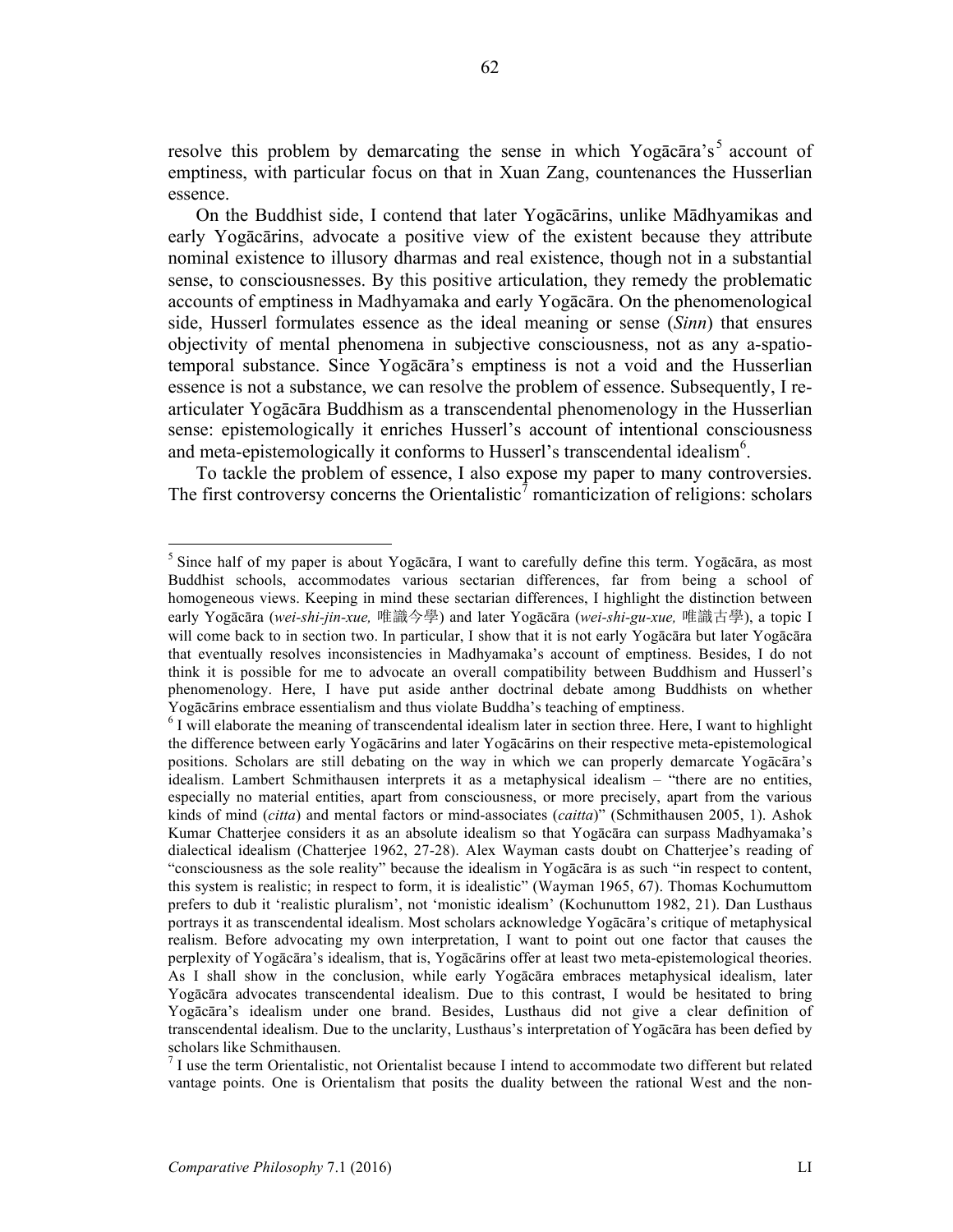usually posit a dichotomy between the non-rational East and the rational West in intercultural dialogues. While remaining neutral to this dichotomy, I agree on Robert Sharf's critique that by romanticizing, scholars over-homogenize eastern and western thoughts (Sharf 1993, 43).

The second issue is referred to as the "cult of nothingness" by Roger-Pol Droit, that is, scholars often inappropriately simplify Buddha's teaching of emptiness to a negation of the world and the self (Droit 2003, 22-23). Doctrinally, however, as I will show in this paper, Buddhists develop much more complicated accounts of emptiness than a "cult of nothingness". Not just do Yogācārins disagree with Mādhyamikas, even inside the Yogācāra School, early Yogācārins and later Yogācārins have debated on the demarcation of emptiness.

Amid the third controversy, scholars question Chinese Buddhism's authenticity. Many of them regard Chinese Buddhism as an inauthentic sinicization of Indian Buddhism (Ch'en 1973, 5; Zürcher 2007, 4).While not engaging with this issue of authenticity, I support Lin's view that the Chinese scholarship on Yogācāra has long been ignored but these resources will contribute to contemporary studies on Yogācāra (Lin 1999, 231-247).

# 2. EMPTINESS IN MADHYAMAKA AND YOGĀCĀRA

In this section, I elucidate Xuan Zang's conception of emptiness by contextualizing his thought in the historical development from Madhyamaka to Yogācāra. Here, I rework Xuan Zang's narrative to show that Mādhyamikas bring many inconsistencies in their view of emptiness that are resolved not by early Yogācārins but by later Yogācārins. For this reason, Xuan Zang elevates later Yogācārins' explication of emptiness as the optimal.

Xuan Zang advocates this narrative in his *sūtra* classification framework (*panjiao,* 判教): the Buddha preaches Hīnayāna dharmas on the four noble truths that prepare audience for Madhyamaka's secretive saying on "all dharmas are empty", but the Buddha finalizes the preaching with Yogācāra's "direct explicating of threenature and the principle of non-empty suchness<sup>38</sup> (T45N1866, P481a14-20). Buddhist

rational East. The other is the reversed Orientalism that appropriates the Orientalist duality but reverses it to argue for the superiority of non-rational East over rational West.<br><sup>8</sup> Fazang writes in the *Paragraphs on the Doctrine of Difference and Identity of the One Vehicle of* 

*Huayan* (*Huayan-yi-cheng-jiao-fen-qi-zhang,* 華嚴一乘教分齊章) that "the tenth way [of *sūtra* classification] comes from Xuan Zang, the Tang Dynasty *Tripiṭaka* Master. Following the Samdhinirmocanasūtra, the Suvarnaprabhāsottamarājasūtra, and the Yogācārabhūmiśāstra, he classifies [Buddha's teachings into] three canons, namely, the three dharma-wheels. The Buddha turned the dharma-wheel for the first time in the deer-garden when the Buddha preached on the four noble truths. This preaching is about the dharmas of Hīnayāna. The Buddha then illuminated the dharma-wheel for the second time in the Mahāyāna tradition when the Buddha secretively said that 'all dharmas are empty' etc. The Buddha held the dharma-wheel for the third time inside the Mahāyāna tradition when the Buddha directly explicated the three-nature and the principle of non-empty suchness etc. *(*十依大唐三藏玄奘法師。依解深密經金光明經及瑜伽論。立三種教。即三法輪是也。一轉 法輪。謂於初時鹿野園中。轉四諦法輪。即小乘法。二名照法輪。謂中時於大乘內密意說言諸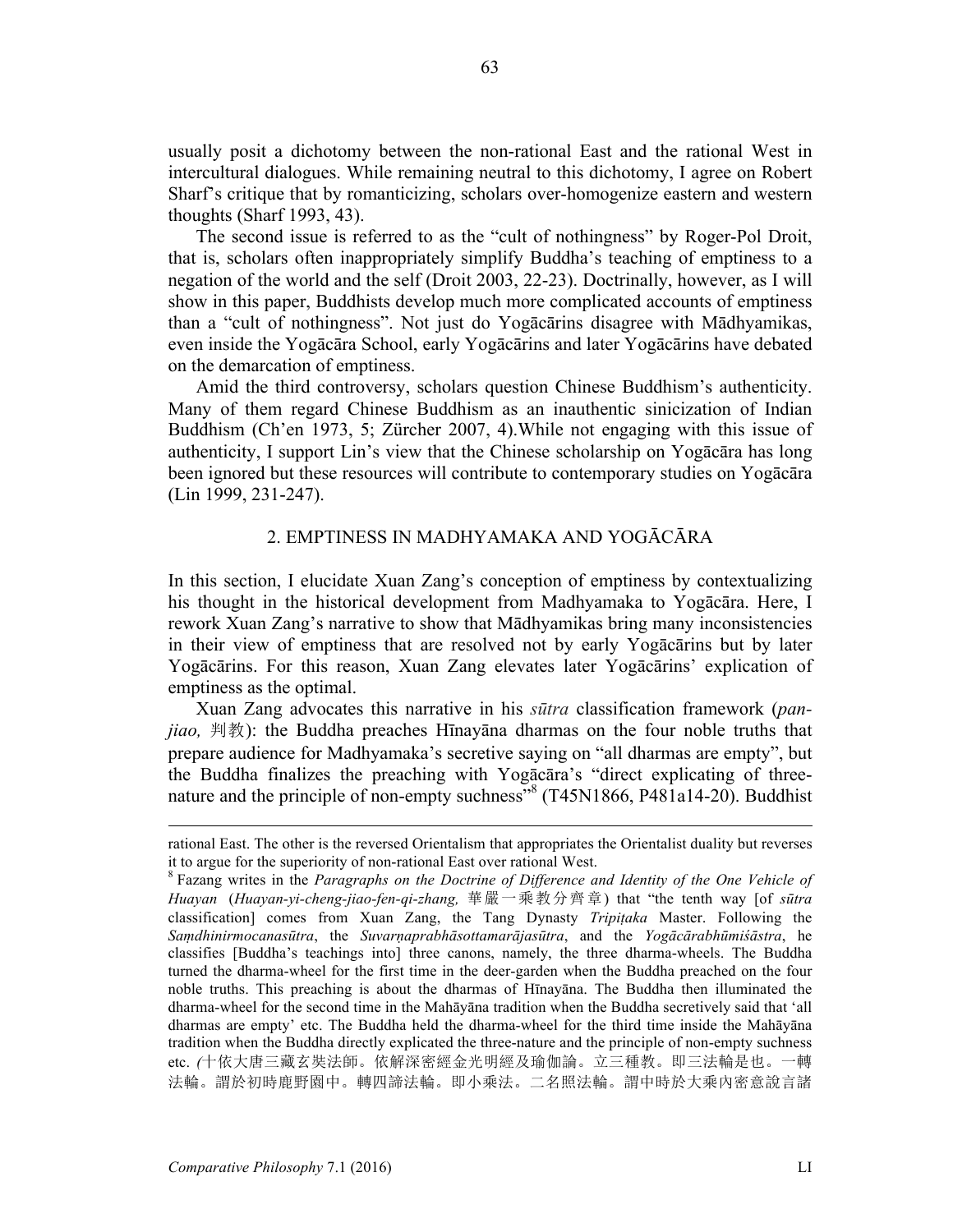clergy in China use *pan-jiao* to organize *sūtras* translated in various periods, in the hope of managing discrepancies within these theories. Xuan Zang, in his *pan-jiao,*  accounts for the discrepancy between Madhyamaka and Yogācāra like this – Madhyamaka's secretive saying (*mi-yi-shuo,* 密意說) is in consistency, not in rupture, with Yogācāra's direct explicating (*liao-yi-shuo,* 了意說) if we understand Yogācāra' explication as an amelioration of Madhyamaka's $\degree$ .

At the beginning of *Vijñāptimātratāsiddhi* (*cheng-wei-shi-lun,* 成唯識論 , henceforth *Siddhi*) Xuan Zang alludes to this narrative through the two reasons for Yogācārins to preach on emptiness: (1) clearing the wrong views of conceiving the self and the world as the *svabhāva*; (2) promoting the correct view of Consciousnessonly. By these two reasons, Xuan Zang confirms the therapeutic goal of Buddhism – emptiness cures suffering. Moreover, for Xuan Zang, compared with later Yogācārins' articulation (for whom, both the self and objects are illusions constantly transformed by consciousness), other readings of emptiness<sup>10</sup>, such as those from

法空等。三名持法輪。謂於後時於大乘中顯了意說三性及真如不空理等)" (T45N1866, P481a14- 20). According to Tang Yongtong, Fazang used to assist Xuan Zang with *sūtras* translations in Ci'en Temple but resigned due to their different understandings on Buddha's teachings (Tang 2000, 174). We can infer that Fazang was very familiar with Xuan Zang's preaching so that Fazang's record can be trustworthy.

<sup>9</sup> Many verses in the *Siddhi* support Fazang's record. We locate one of them in the section on the threenon-nature (*triniḥsvabhāvatā*). Here, Xuan Zang poses the question: "if there are three natures, why the World Honored preaches that 'all dharmas are not *svabhāva*' (若有三性。如何世尊說一切法皆 無自性) (T31N1585, P47c24)". Xuan Zang answers that this saying from the Buddha is articulated only in the secretive way, not in the explicit manner. Explicitly, it is not that all dharmas do not have any nature – dhamas do have certain nature, albeit this nature is not the own nature *qua svabhāva* (T31N1585, P48a5-6).<br><sup>10</sup>For the translation of Xuan Zang's *Siddhi*, I have consulted Louis de la Vallée Poussin's French

translation and Francis H. Cook's English translation. At the beginning of the *Siddhi*, Xuan Zang writes about the purposes of Vasubandhu's *Triṃśikāvijñaptikārikā*. The first purpose is "for those who do not fully comprehend (mi, 迷, vipratipanna) or wrongly understand (miu, 謬, apratipanna) the two empties (二空,*pudgalaśūnyatā, dharmaśūnyatā*) to acquire correct comprehensions. The correct comprehensions are for the detachment from two strong hindrances (*āvaraṇa*). The two hindrances are generated by the two attachments (*ātmangrāha, dharmagrāha*). If the two empties are realized, the hindrances will be detached (今造此論為於二空有迷謬者生正解故。生解為斷二重障故。由我法 執二障具生。若證二空彼障隨斷) (T31N1585, P1a9-10). The second purpose is "for those, who wrongly attach to the permanent self (*ātman*) and to permanent objects (*dharma*) and for those who do not fully understand Consciousness-only (*vijñāptimātra*), to realize the two empties and to truly know the meaning of Consciousness-only (又為開示謬執我法迷唯識者。令達二空。於唯識理如實知故) (T31N1585, P1a13-14)". The last purpose is "for those who do not fully comprehend or wrongly understand the meaning of Consciousness-only. Those people either consider external objects (*bāhyārtha*) as consciousness which are not inexistent; or regard inner consciousness as external objects which are not existent; or consider that all consciousnesses derive from one original consciousness, albeit these various consciousnesses have respective functions; or regard mental factors without citta to be the non-existent. Vasubandhu intends to refute these diverse wrong conceptions in order to promote the true understanding of the profound and wondrous meaning of Consciousness-only (復有迷謬唯識理者。或執外境如識非無。或執內識如境非有。或執諸識用別體同。或執離心無 別心所。為遮此等種種異執。令於唯識深妙理中得如實解故作斯論)(T31N1585,P1a14-18)".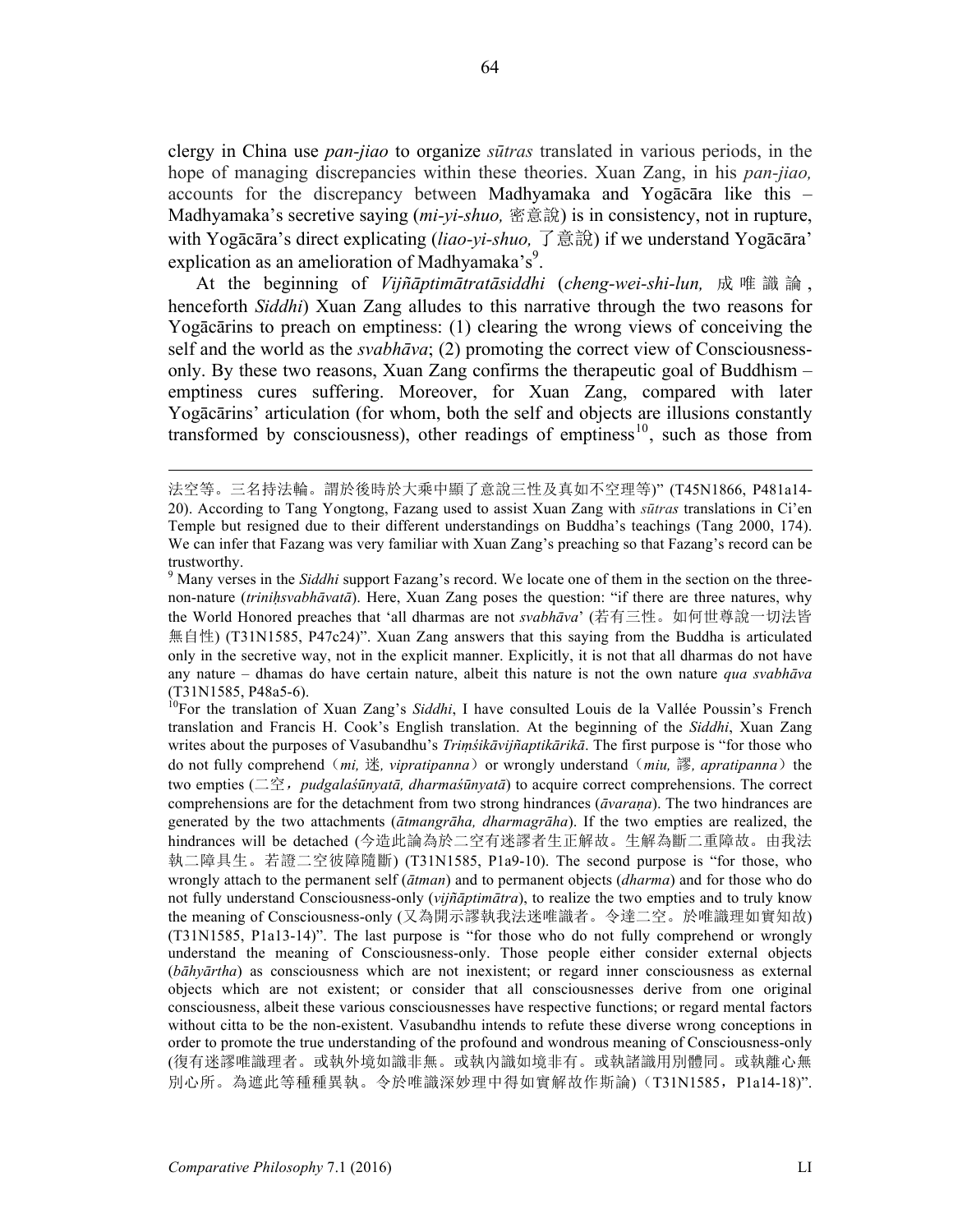Sarvāstivādins (for whom, external world has real existence), from Mādhyamikas (for whom, inner consciousness does not exist at all), and from early Yogācārins (for whom, there is an original consciousness that serves as the condition for all dharmas), are just not-so-correct (T31N1585, P1a13-18).

By focusing on the conception of emptiness, I re-articulate Xuan Zang's narrative as follows: Hīnayānas do not understand emptiness as the negation both of the permanent self and of the permanent world; Mādhyamikas attain the correct understanding of emptiness but their secretive saying contains inconsistencies; early Yogācārins do not fully distance themselves from Mādhyamikas so that they fail to resolve these inconsistencies; only later Yogācārins ameliorate Mādhyamikas' secretive saying by their direct explicating. For this reason, Xuan Zang elevates later Yogācārins' interpretation of emptiness to the most ideal.

Now, let us revisit the account of emptiness in Madhyamaka, its advance from Hīnayāna, and its problems. This negative approach to emptiness unfolds primarily in Nāgārjuna's *Mūlamadhyamakakārikā* (*zhong-lun,*中論, henceforth *MMK*)*.* Nāgārjuna contests the opposition between emptiness and dependent co-arising by portraying coarising as "neither arising nor perishing; neither permanent nor terminate; neither identical nor different; neither coming nor going"<sup>11</sup> (T30N1564, P1b14-15). A portrait as such alludes to Nāgārjuna's middle way – emptiness is neither identical with nor different from illusions. By illusions, I do not mean wrong perceptions. Nor do I use illusion to translate a specific Buddhist term. Rather, I consider illusions as dharmas that dependently co-arise, seeming to be permanently real<sup>12</sup>. For Nāgāriuna, emptiness sublates dualistic views between being/arising and non-being/perishing.

As per Vallée Poussin, these three purposes are articulated respectively by Sthiramati, Citrabhānu, and Dharmapāla in their interpretations of Vasubandhu (Vallée Poussin 1928, 3-5). In light of Vallée Poussin's explanation, I conclude two goals for Vasubandhu to preach on Consciousness-only: clearing the wrong view of conceiving self and objects as *svabhāva* (as in the first purpose) and clarifying the correct view of Consciousness-only (as in the second and third purposes). Those who could not correctly understand the doctrine of Consciousness-only are ordinary people, senika heresy (as in the second purpose), and clergy from other Buddhist schools (as in the last purpose). These Buddhist schools are Sarvāstivāda (external objects or the *bāhyārtha* have real existence as consciousness), Madhyamaka (inner consciousness, as external objects, do not exist), early Yogācāra (all consciousnesses derive from one original consciousness). <sup>11</sup> For the translation of the *MMK*, I mainly consult the Chinese translation from Kumārajīva and the

English translation from Siderits and Katsura. The Chinese translation is "不生亦不滅, 不常亦不斷, 不一亦不異,不來亦不出*" MMK* 1:1-2 (T30N1564, P1b14-15). Siderits and Katsura translate directly from Sanskrit that "neither cessation nor origination, neither annihilation nor the eternal, neither singularity nor plurality, neither the coming nor the going" (Siderits and Katsura 2013, 13). However, I conjecture that regarding the characteristics of dependent co-arising (*pratītyasamutpāda*), it is more suitable to translate them as adjectives, not nouns. Plus, I revise Siderits and Katsura's translation of the third pair of neither-nor into neither identical nor different insofar as it alludes to the identity of dharmas – as per Piṅgala, "if they are all identical, it is impossible to have cause and effect in the same way that if they are all different, they can not succeed one after another (若一則無緣。若異則無相續 )" (T30N1564, P2a4-5).<br><sup>12</sup> Given this definition of illusion, I interchangeably use 'illusion', 'illusory dharma', and 'illusory

image'.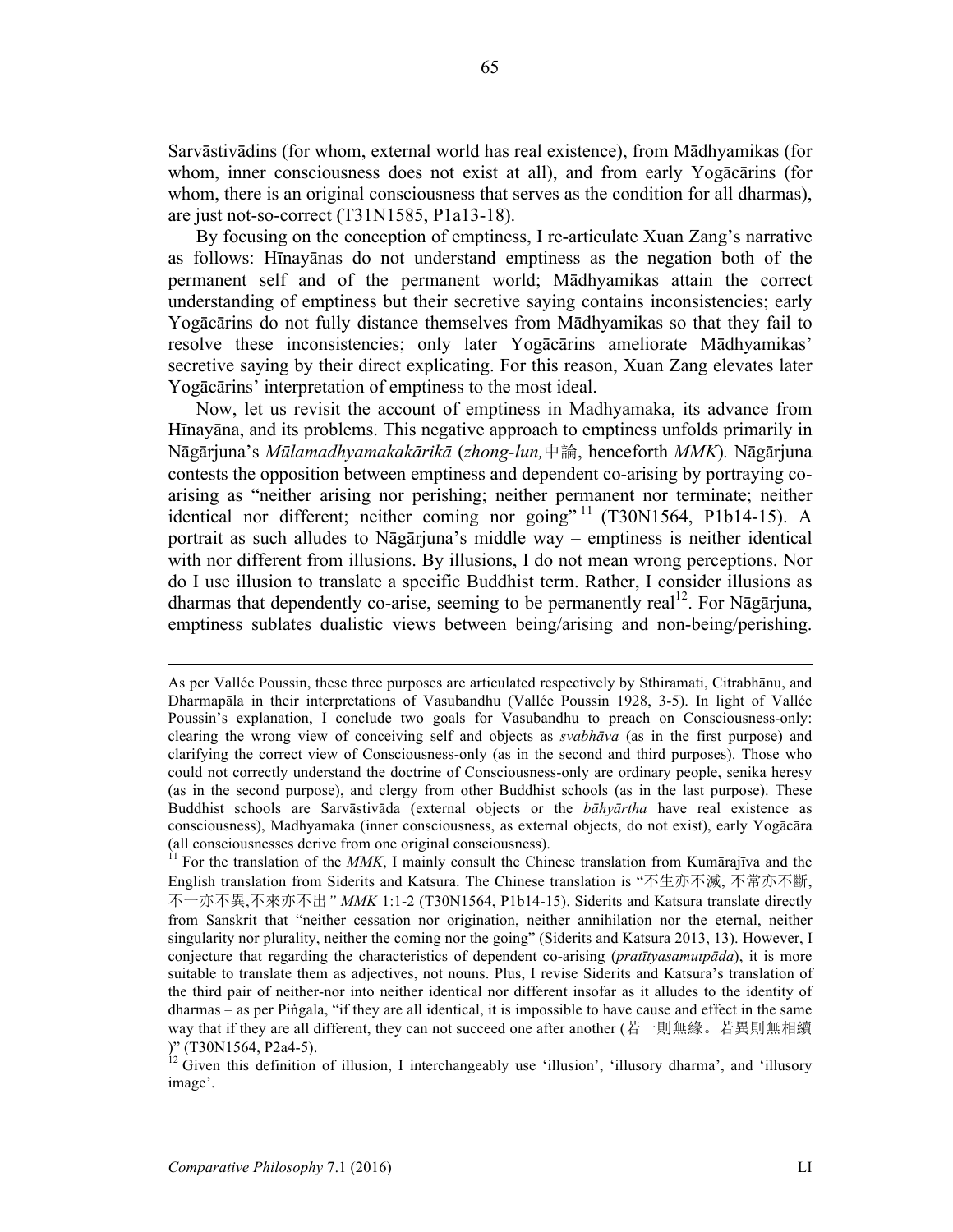This portrait might make little sense for common people. Mādhyamikas will find this confusion quite normal because our common sense entails only the conventional truth (*saṃvṛtisatya*) about illusory dharmas. Eventually, we sublate common sense for the ultimate truth (*paramārthasatya*) in which we know emptiness as neither being nor non-being.

 However, how is one to discern emptiness if emptiness becomes ineffable on the ultimate level? When scholars try to articulate the ineffability of emptiness, they fall into debate. In the Madhyamaka scholarship <sup>13</sup> , we can enumerate at least four explications of Nāgārjuna's emptiness. First, absolutists construe emptiness as the ultimate reality or the absolute noumena. All co-arising dharmas derive from the absolute noumena so that dharmas are relative phenomena (Murti 1955, 251). Truths about these relative dharmas are conventional. Since the conventional truth expresses nothing about the absolute reality, this truth becomes a "courtesy" (Murti 1955, 252). Eventually, for the ultimate truth of the absolute, this courtesy is to be 'sacrificed'. Some scholars attack the first reading for their substantializing of emptiness. For these scholars, emptiness is not an absolute reality but a pure void (Narain 1964, 316- 318). Since these scholars read emptiness as a negation of any possible existence, their reading is branded nihilism (Yao 2010, 85). For nihilists, although we can speak of emptiness (*śūnyatā*) on the conventional level, ultimately emptiness is ineffable (Narain 1964, 336). Now that the ultimate truth of emptiness transcends languages and thinking, Nāgārjuna also embraces epistemic skepticism. This becomes the third or the skeptic reading—emptiness in Nāgārjuna nullifies concepts. After negating the conventional truth, we acquire a more objective view called the ultimate truth (Ganeri 2001, 43-47). In this understanding, skeptics allocate the ultimate truth in a logical order higher than the conventional one. Instead of giving another positive definition, anti-realists in the fourth reading define emptiness as the method of disputing Ābhidharmic realism –what we hold to be true on the conventional level is merely conceptually constructed; eventually, "we cannot give content to the metaphysical realist's notion of a mind-independent reality" (Siderits 1988, 321-324). Therefore, emptiness is the way of rejecting viewing reality as mind-independent.

If the secretive saying or the negative approach shows the gist of Nāgārjuna's *MMK*, I conjecture that Nāgārjuna would find the fourth reading, a reading that is articulated negatively, more plausible. Let me explain first why the first three readings are not fully correct. If emptiness were a pure void and negated any existence, then nothing would exist and thus nothing could arise or perish. Contra the nihilistic reading and the skeptic reading, Nāgārjuna argues that emptiness is not a pure negation. Otherwise, emptiness could not be identical with the dependent coarising<sup>14</sup>. Nor would the four noble truths hold true<sup>15</sup>. Yet, on the other hand, if

<sup>&</sup>lt;sup>13</sup> Here, I am indebted to our reading group on the *MMK* organized by Dr. Antoine Panaïoti. He listed the four readings in the handouts for the first session of our reading group. We can also infer these four readings from his book *Nietzsche and Buddhist Philosophy* (Panaïoti 2013, 18). In order to facilitate

<sup>&</sup>lt;sup>14</sup> As Nāgārjuna says in  $MMK$  25:1-3, "if all dharmas were empty, there would be neither arising nor perishing. [If so,] Due to the terminating and perishing, what is *nirvāṇa* that is called (若一切法空,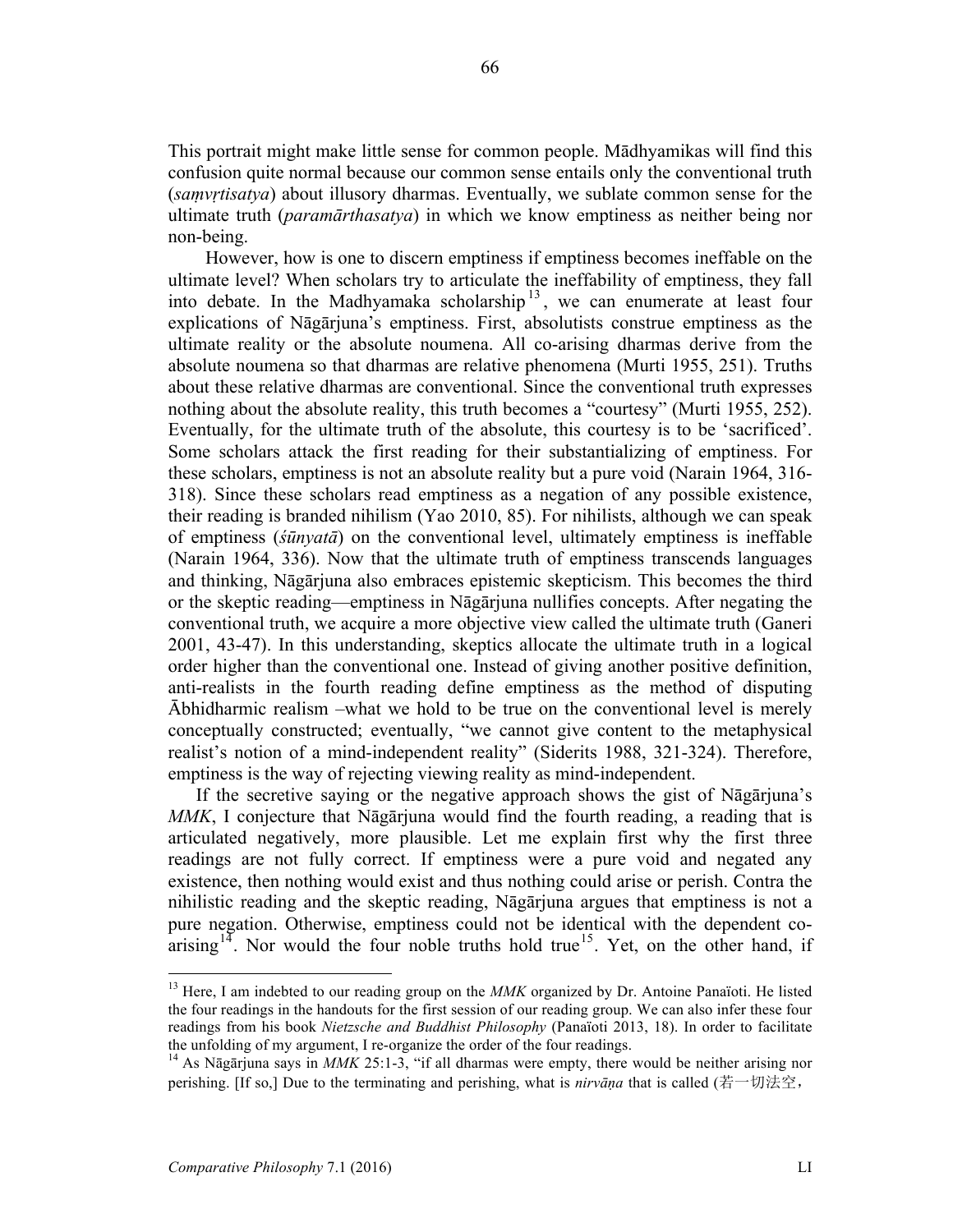emptiness were an ultimate reality, this reality could not accommodate any changes. Likewise it could not permit arising and perishing. Contra the absolutist reading, Nāgārjuna depicts no absolute reality underneath all dependent arising dharmas<sup>16</sup>.

As Nāgārjuna says, "the dependent co-arising, we declare [it] to be emptiness. It is also a dependent concept; just that is the middle way"<sup>17</sup> (T30N1564, P33b11-12). We see emptiness as such in the middle of an absolute nothingness and an ultimate reality – it is a non-duality of duality (a dichotomy advocated by absolutists between relative dharmas and absolute reality) and non-duality (the negation of the relativeabsolute duality)<sup>18</sup>. Thus, Sengrui remarks that the term 'middle' reveals the gist of the  $MMK^{19}$ .

Then, why the fourth reading is more plausible? As we have seen, by means of the middle way, Mādhyamikas depart from Hīnayāna teachings, a departure that advances Buddhist philosophy to another level. As Gadjin Nagao identifies, Madhyamaka elevates the conception of emptiness to the core of Buddhism through its radical critique of Hīnayāna realism as well as any metaphysical theories that are oriented with the dualistic view of being and non-being – *nirvāṇa* is no longer a higher reality or the antidote to *saṃsāra* because *nirvāṇa* neither affirmas nor negates *saṃsāra* (Nagao 1991, 213-214). Since Nāgārjuna uses emptiness to refute any dualistic views, he shall object to both metaphysical realism and idealism.

Although Nāgārjuna invalidates dualistic doctrines by his articulation of emptiness, he fails to make his arguments consistent. First, he renders the nature of co-arising dharmas on the conventional level ambivalent. If emptiness is identical to co-arising dharmas, how could dharmas be empty at the moment they co-arise? (Yao 2014, 320-321). Second, he makes the ultimate truth impossible for us to know. If there is an ultimate truth of emptiness as such, we would know it (Burton 1999, 4-5). Yet, how can we know an object *qua* emptiness when we cannot assume this object to

<sup>17</sup> *MMK* 24:18 眾因緣生法,我說即是無。亦為是假名,亦是中道義.

無生無滅者,何斷何所滅,而稱為涅槃)? (T30N1564, P34c15-16) If all dharmas were not empty, there would be neither arising nor perishing. [If so,] Due to the terminating and perishing, what is *nirvāṇa* that is called (若諸法不空,則無生無滅,何斷何所滅,而稱為涅槃) ? (T30N1564, P34c21-22) Neither acquired nor abandoned, neither terminate nor permanent, neither arising nor perishing; thus is *nirvāṇa* to be called (無得亦無至,不斷亦不常,不生亦不滅,是說名涅槃)( T30N1564, P34c26-27)".<br><sup>15</sup> Nāgārjuna says in *MMK* 24:1 that "if all dharmas were empty, there would be neither arising nor

perishing. [If so,] how could the four noble truths exist (若一切皆空, 無生亦無滅, 如是則無有, 四聖諦之法)?" (T30N1564,P32b13-14).

<sup>&</sup>lt;sup>16</sup> Nāgārjuna says in *MMK* 24:19 that "there is no one single dharma that does not arise because of dependent co-arising. Thus, among all dharmas, there is no one that is not empty (未曾有一法,不從 因緣生, 是故一切法, 無不是空者)"(T30N1564, P33b13-14).

 $18$  Here, I borrow the terminology of "nonduality of duality and nonduality" from Victor Hori. In his discussion of *Kenshō*, Hori uses this terminology to indicate that *Kenshō* or *satori* is not merely a negation of dualistic thinking because this negation *per se* is still dualistic (Hori 2000, 285). 19 Sengrui writes, "*MMK* has five hundred verses, composed by Bodhisattva Nāgārjuna. The title of the

book is 'middle' that has already illuminated its content (中論有五百偈。龍樹菩薩之所造也以中為 名者。照其實也)" (T30N1564, P1a6-7).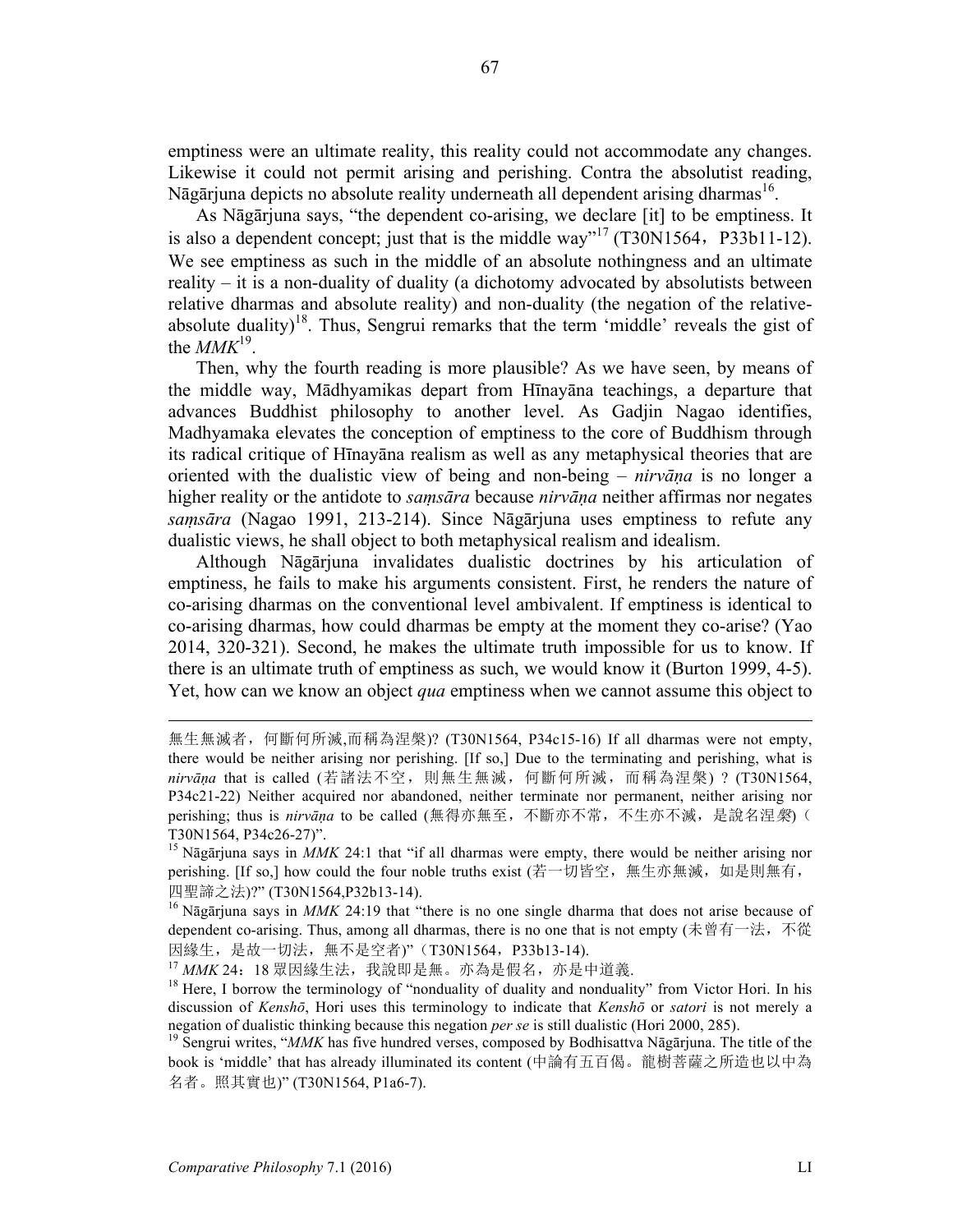exist? The third problem is that of logical infinite regress. If the ultimate truth is the truth of a higher order because we acquire the ultimate truth by sublating the conventional truth, then we can continue to sublate this ultimate truth by another higher truth, so on ad infinitum. Given these problems, we do not know if Nāgārjuna really fails to define emptiness consistently or if he is using these inconsistencies to convince us of reason's limitation (Hayes 1989, 159; 166).

For Xuan Zang, it is not fully correct for us to articulate emptiness in a negative way. Rather, the secretive saying shall prepare us for the positive articulation of emptiness. Dharmas are empty because they are transformed by the underlying consciousness, not because this consciousness and its transformations have no existence. If we negate the existence of consciousness and its transformations, as per Xuan Zang (as well as Yao), we render ambivalent the nature of conventional truth. That is why the Buddhas deem anyone who conflates emptiness with the pure void to be incurable $^{20}$ .

On the basis of Mādhyamikas' implicit teachings, Yogācārins refashion the conception of emptiness by affirming the existence of consciousness. Gadjin Nagao depicts this positive approach to emptiness as Yogācārins' insight of "absolute emptiness and wondrous being" (Nagao 1991, 214). Fairly, Nagao conceives of the development from Madhyamaka's negative saying to Yogācāra's positive explicating as the maturation from Madhyamaka's "awareness of emptiness" to Yogācāra's conception of "absolute emptiness and wondrous being" (Nagao 1991, 214). Historically, however, it is a gradual process for Yogācāra to emerge out of and to eventually depart from Madhyamaka. In the transitional phase, as I shall show, although early Yogācārins accounted for emptiness as wondrous being, they failed to resolve Madhyamaka's inconsistencies. Because of their failure, Xuan Zang also categorizes early Yogācārins' teachings as 'not-so-correct readings of emptiness'.

Indian Buddhists portray the divide inside Yogācāra as such: early Yogācārins negate the existence of illusory images/dharmas but later Yogācārins affirm it. For this reason, they dub early Yogācāra *nirākāravijñānavāda* (Consciousness-only without illusory images) in contrast to later Yogācāra, the *sākāravijñānavāda*

 <sup>20</sup> Xuan Zang responds to the third objection to *vijñānaptimātra* that "'Yet, regarding this *vijñānaptimātra*, is it not empty? If not, why?' Because it is not to be grasped or attached. It is so because by emptiness of dharma, we mean that dharmas, which are transformed by consciousness and are falsely grasped as real, are unattainable in principle. We say emptiness of dharma not because *vijñānaptimātra*, which is ineffable but can be realized by correct wisdom, does not exist. If consciousness as such does not exist, the conventional truth does not exist either. The inexistence of the conventional truth results in the inexistence of the ultimate truth. It is so because the conventional and the ultimate are interdependent. People who negate the twofold truth misunderstand emptiness. They are considered as incurable by the Buddhas. Thus, we shall know that all dharmas are empty and also not empty (此唯識性豈不亦空。不爾。如何。非所執故。謂依識變妄執實法理不可得說為 法空。非無離言正智所證唯識性故說為法空。此識若無便無俗諦。俗諦無故真諦亦無。真俗相 依而建立故。撥無二諦是惡取空。諸佛說為不可治者。應知諸法有空不空)" (T31N1585, P39b14-19).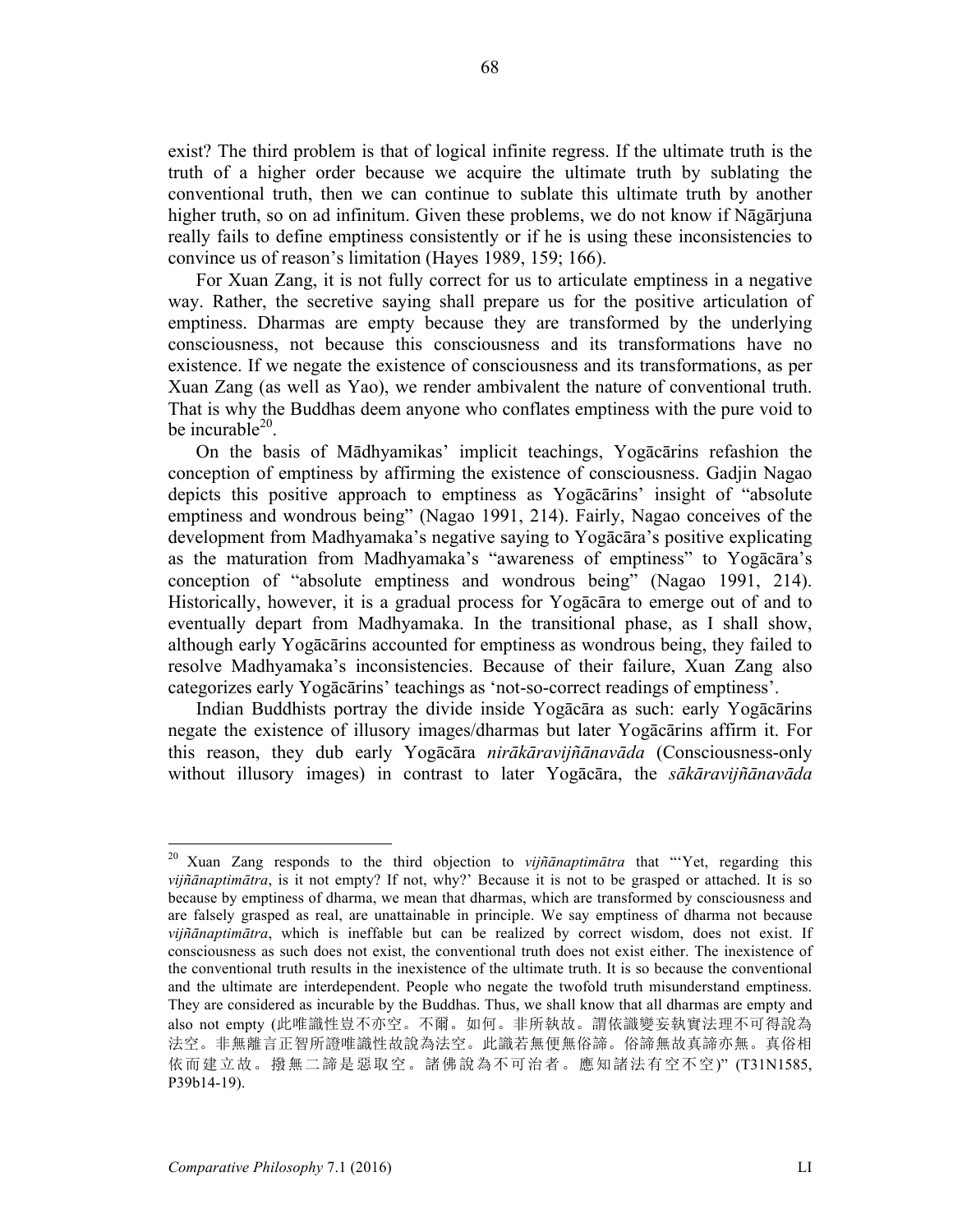(Consciousness-only with illusory images) $<sup>21</sup>$ . Yao delineates a genealogy of this</sup> division as follows (Yao 2005, 122),

 *Nirākāravijñānavādin*—Asaṅga—Vasubandhu—Sthiramati—Paramārtha and Bodhiruci *Sākāravijñānavādin*—Dignāga—Dharmapāla – Dharmakīrti—Xuan Zang and Kuiji

 Let me now clarify the point earlier that early Yogācāra fails to fully distance itself from Madhyamaka. For early Yogācārins (such as Sthiramati and Nanda), all dharmas, all consciousnesses, all mental factors are transformed from one original consciousness so that all transformed illusions are false, characterized by the subjectobject duality<sup>22</sup>. Since illusions originate from the original consciousness, they have consciousness as their nature. Then, if consciousness has the same nature as illusions, it can not be ultimately real. That is why in the *Sūtrālamkārakārikā,* Asaṅga preaches, "nothing exists outside the *citta*; things do not exist, neither does the *citta*"<sup>23</sup> (T31N1604, P599a19). Asaṅga compares illusions to the light projected by the *citta* or by consciousness. Since the *citta* has the same nature as the light, if the light does not exist, the source of the light *qua* the *citta* does not exist either.

We shall raise our attention to early Yogācāra's phraseology in their articulation of emptiness. For early Yogācārins, illusions derive from consciousness so that they have consciousness as their nature. Since illusions are empty, so is consciousness. This wording is very similar to what Nāgārjuna advocates in the *MMK* –dharmas dependently co-arise from emptiness as dependent concepts; they are also emptiness; just that is the middle way.

Like Mādhyamikas, early Yogācārins also confront the same question: if illusions have consciousness as their nature and both do not exist, how could this

 $21$  Lü Cheng elaborates further on the distinction in this way: for early Yogācāra, Consciousness-only means that "both the grasping subjects (i.e. the seeing parts, *jian-fen,* 見分*, darśanabhāga*,) and the objects being grasped (i.e. the seen parts, *xiang-fen,* 相分*, nimittbhāga*) have consciousness as their nature and both are falsely posited (古學所言唯識, 無論能取所取皆是識性, 皆是虛妄分別)" (Lü 1968, 75). For later Yogācāra, however, Consciousness-only means that "grasping subjects and grasped objects can have different natures but they still depend on consciousness(皆為所緣可別有性 ,但不離識故名唯識)" (Lü 1968, 76). 22 Xuan Zang writes "some say that the seen parts (*nimittabhāga*), etc. are transformed by

consciousness but these transformations are not as real as consciousness in the dependent nature. Otherwise, the doctrine of Consciousness-only could not be justified because in this case, consciousness and external objects would have real existence (然相分等依識變現。非如識性依他中 實。不爾唯識理應不成。許識內境俱實有故)" (T31N1585, P59a6-7). As Vallée Poussin comments, for Xuan Zang, the first view comes from Nanda (Vallée Poussin 1928, 714). The last view is from Sthiramati, "some say that the seen parts (*nimittabhāga*), etc. have consciousness as their nature because consciousness transforms itself by force of perfuming as if consciousness encompassed these (seeing and seen) parts. Suchness is also the real nature of consciousness. Thus, nothing exists outside the nature of consciousness. The term consciousness (here) also covers the accompanied mental factors because these factors always associate with consciousness (或相分等皆識為性。由熏習力似多分生 。真如亦是識之實性。故除識性無別有法。此中識言亦說心所。心與心所定相應故)"

<sup>(</sup>T31N1585, P59a15-17).<br><sup>23</sup> Asaṅga writes, "心外無有物, 物無心亦無" (T31N1604, P599a19).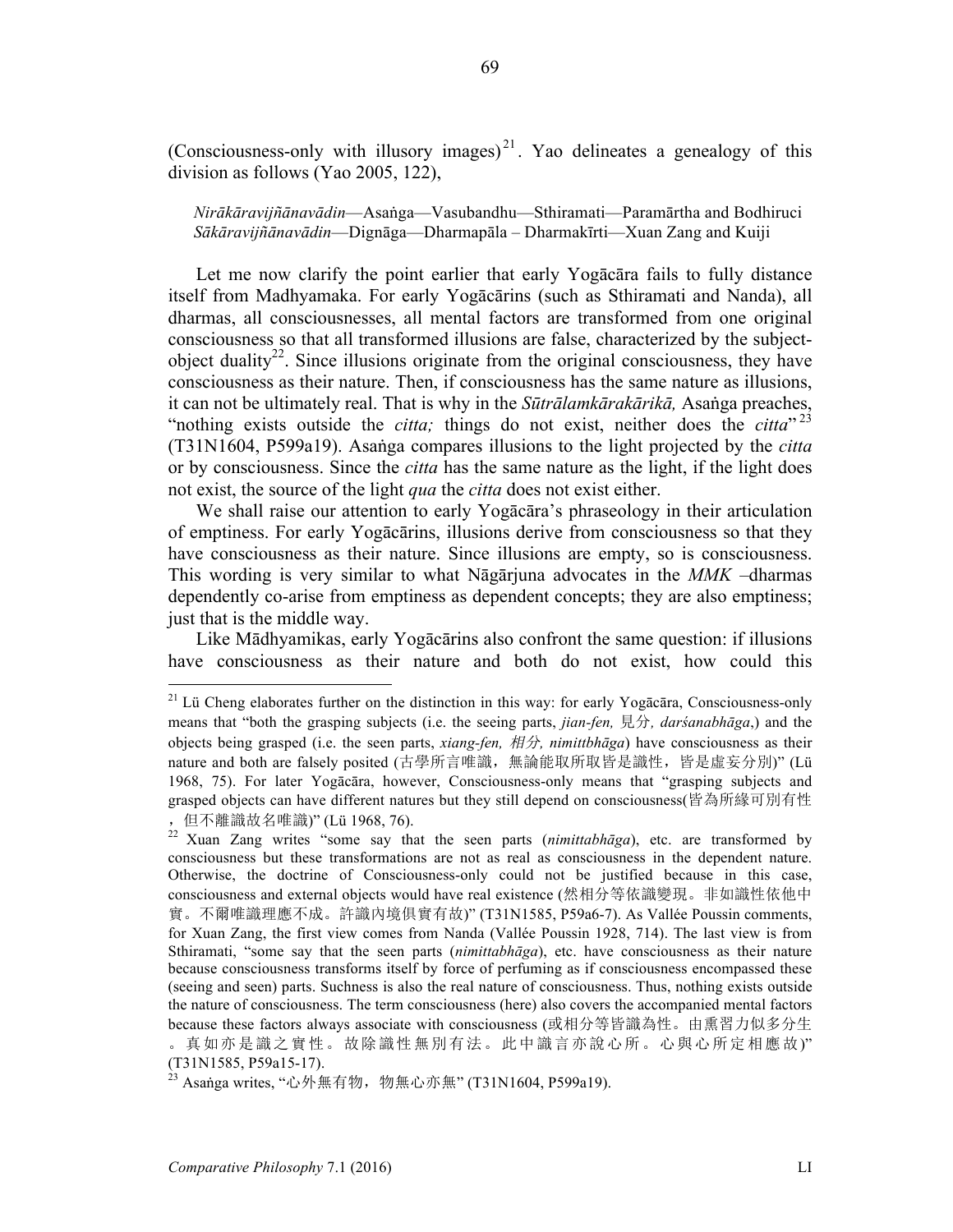transformation from consciousness to illusions happen in the first place? In early Yogācāra, the nature of illusory dharmas is still ambivalent because early Yogācārins do not affirm any existence of illusions. Due to their inability to remedy the ambivalence of illusions but also due to their negative demarcation of consciousness and illusions, early Yogācārins do not distance themselves from Mādhyamikas (Mei 2014, 345). Moreover, if illusions have consciousness as their nature, is consciousness another illusion or the underlying emptiness? To answer this question, early Yogācārins in China split into to sects. Daśabhūmika (*di-lun-pai,* 地论派) represented by Bodhiruci contends that among all eight consciousnesses, *ālaya* is half illusory half empty whereas Saṃgraha (*she-lun-pai,* 摄论派 ) represented by Paramārtha postulates emptiness as the ninth *ādāna* consciousness outside all eight consciousnesses. Xuan Zang was determined to study Yogācāra in India because he wanted to bridge gaps between Daśabhūmika and Saṃgraha.

Contrary to early Yogācārins who conceive of illusions as illusory light without any existence, Xuan Zang describes illusions transformed by consciousness to be "seemingly real as consciousness"<sup>24</sup> (T31N1585, P59a8). By seeming reality (*xu-shi,*  虛實), Xuan Zang means that illusions, despite being empty of *svabhāva*, still have a special way of existing. Otherwise, we could not explicate the nature of illusions at the exact moment they arise. Xuan Zang quotes the *Madhyāntavibhāga* that "the imagined (*parikalpita*) does not really exist. In order to indicate its non-realexistence, we metaphorically say it as names<sup> $25$ </sup> (T31N1585, P47a10). As per Xuan Zang, these seemingly real illusions have nominal existence (*jiayou,* 假 有 *, prajñāptisat*). We attribute nominal existence to illusions because it facilitates our speaking and our thinking. Eventually, illusions are not real insofar as they constantly arise and perish.

However, since we are accustomed to names, we tend to imagine seemingly real illusions as permanently real, or, as *svabhāva*. In Buddhist terms, our imaginations pollute illusory dharmas  $^{26}$ . To purify the pollution, we shall remove the false imagination from illusions that are transformed by consciousness. Illusions depend on the transforming of consciousness whether we falsely imagine them to be permanent or not. Transforming acts thus appear with a double identity: they generate pure dharmas that are not polluted by false imagination or they bring about polluted dharmas under false imagination<sup>27</sup>. "Yet, if the real dharmas do not exist, the nominal

<sup>&</sup>lt;sup>24</sup> Xuan Zang writes, "both the seeing part and the seen part arise by force of dependent co-arising so that both depend on others and that they are seemingly real as consciousness (或識相見等從緣生。俱 依他起虛實如識)" (T31N1585, P59a8).

 $^{25}$  Xuan Zang writes, "遍計所執都無體故為顯非有假說為名" (T31N1585, P47a10).

<sup>&</sup>lt;sup>26</sup> In the last section, I will explicate that for later Yogacarins, what causes our suffering from attachments is not illusions per se but our wrong perception of illusions.

<sup>&</sup>lt;sup>27</sup> Suguro Shinjò demarcates this hybridity as the neutrality of the second nature, a neutrality as the transparency that can either be tinted with false duality or be as purified from this false duality. Moreover, Suguro contends that this hybridity enables the objectification of mind in such a way that this objectification facilitates the explication of the *pratibhāsa* (manifestation) of consciousness (Suguro 1985, 152).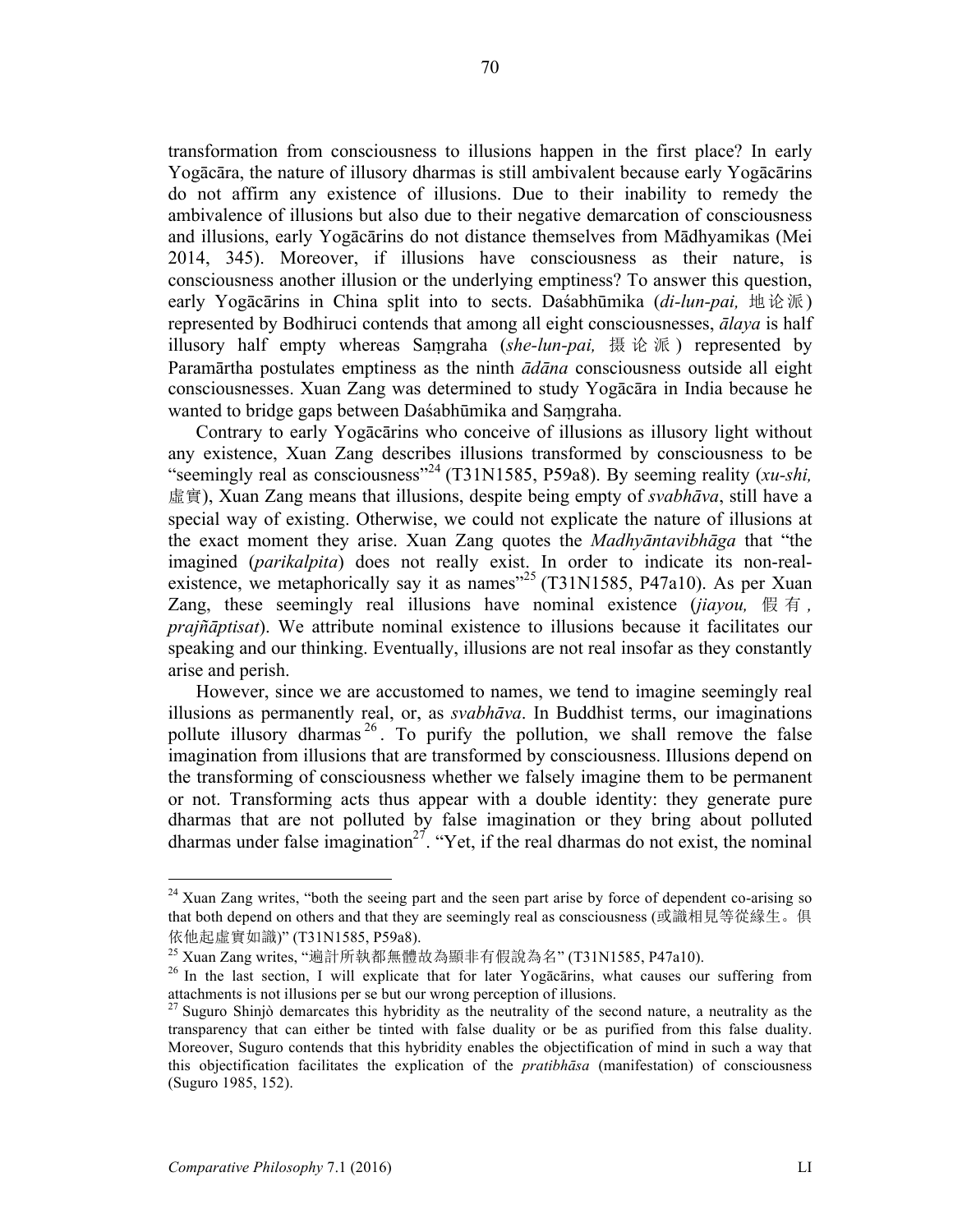dharmas do not exist either. It is so because the nominal posited on the basis of the real causes"<sup>28</sup> (T31N1585, P47c12). Thus, Xuan Zang categorizes the existence of transforming acts as real (*shi-you,* 實有*, dravyasat*).

With regard to the underlying consciousnesses that keep transforming, Xuan Zang categorizes their existence as real in an absolute sense because their existence "is not posited on the basis of other causes and conditions"<sup>29</sup> (T31N1585, P47c13). The imagined nature (*parikalpitasvabhāva*) of illusory beings, the other dependent nature (*paratantrasvabhāva*) of transforming acts, and the absolute nature (*pariniṣpannasvabhāva*) of consciousnesses constitute the "three-nature account" (*san-xing-shuo,* 三性說) in the *Siddhi*.

In light of the three-nature account, Xuan Zang argues that what we imagine as substantial subjects and substantial objects are not *svabhāva* but seemingly real dharmas. These seemingly real dharmas are transformed by consciousness, constantly arising and perishing. In this sense, dharmas are empty, not *svabhāva.* All underlying consciousnesses, since they are the origins of transformation, are the truly empty. The defining nature of consciousnesses becomes this 'truly empty'. As Xuan Zang explains, "the term 'only' [in Consciousness-only] does not deny the dharmas dependent of consciousness. That is why truly empty etc. also have their nature" (T31N1585,P39a3-4). Thus, "*ātman* and dharma are not existents. The empty and the consciousness are not inexistent"<sup>30</sup> (T31N1585,P39b2). As we read in the *Siddhi*, Xuan Zang says later that "the nature of the two empties [empty of *ātman* and empty of dharma] is revealed as *tathatā*, the suchness" (T31N1585,P46b14). Therefore, Xuan Zang has *ipso facto* referred to the nature of the true empty as emptiness, but also, as suchness, as *tathatā* (*zhen-ru,* 真如) 31.

Xuan Zang's affirmation of the nature of the truly empty is further elaborated by his disciple Kuiji who differentiates the "empty" (*kong,* 空) from "emptiness" (*kongxing,* 空性). The empty, in Sanskrit, the *śūnya,* is "an absence of twofold grasping (*qu,*  取*, grāha*)". In contrast, emptiness, *śūnyatā* is the nature of the empty. The Sanskrit affix "- *tā*" denotes the meaning of "-ness" and thus "nature" (T44N1835, P2b25-29). This being said, our distinction between grasping subjects and grasped objects is a false duality (*xu-wang-fen-bie,* 虛妄分別*, abhūtaparikalpa*) 32. We will elaborate on

<sup>&</sup>lt;sup>28</sup> Xuan Zang writes, "若無實法假法亦無。假依實因而施設故" (T31n1585, P47c12).

<sup>&</sup>lt;sup>29</sup> Xuan Zang writes, "圓成實性唯是實有。不依他緣而施設故" (T31n1585, P47c13).

 $30$  Xuan Zang writes, "唯既不遮不離識法。故真空等亦是有性" (T31N158, P39a3-4). That is why " 我法非有空識非" (T31N1585, P39b2).

<sup>31</sup> In the verse "我法非有空識非無", Vallée Poussin translates «空識 » as « la vacuité et la vijñāna » (Vallée Poussin 1928, 424). And as per Vallée Poussin, "la vacuité" is tathatā, the suchness. As we read in the *Siddhi*, "二空所顯真如為性" (T31N1585,P46b14). This suchness pertains to the last of the three-nature, the absolute nature, *pariniṣpannasvabhāva*. 32 In the commentary of Vasubandhu's *Madhyāntavibhāga (bian-zhong-bian-lun,* 辯中邊論), Kuiji

says, "suchness is the underlying nature of false-duality, thus the duality without twofold grasping. But we call it *śūnya*, if it is the absence of the grasping and the grasped. We call it *śūnyatā* for which *śūnya* opens a door. The disclosed *śūnyatā* is suchness. In Sanskrit, *śūnya* is the name of empty; *śūnyatā* is the name of suchness or emptiness. That is why we translate in Chinese the *śūnyatā* as the nature of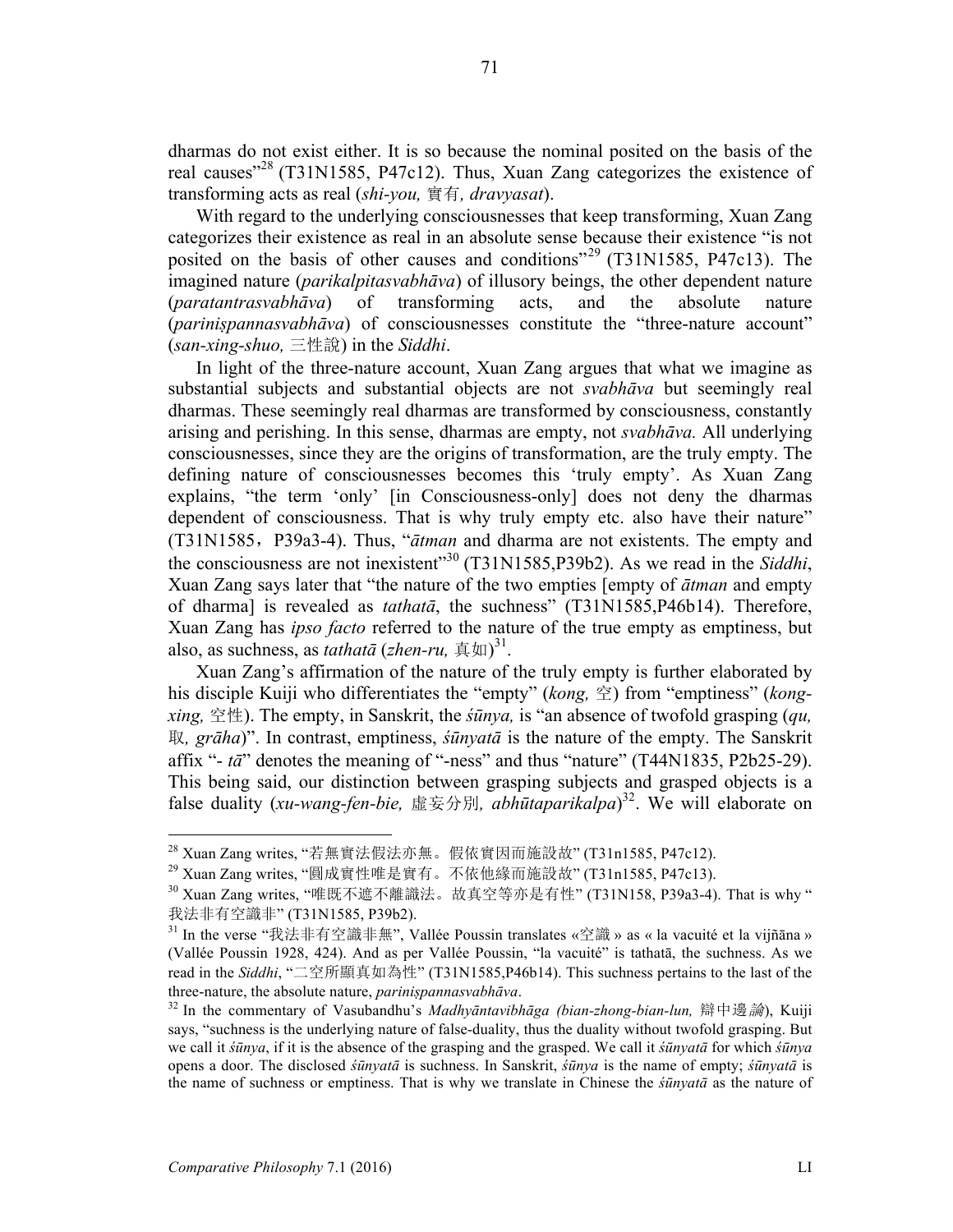false duality in the last section. If we can empty this false duality from consciousness, we disclose the nature of truly empty consciousnesses, a nature called emptiness or suchness<sup>33</sup>. Thus, emptiness is the defining feature of consciousnesses that keep transforming, albeit we no longer pose on this transformation any false duality. Due to its constant transforming, even truly empty consciousness is not a *svabhāva* but a dynamic flow in constant change as waterfalls and torrents.

In this articulation of emptiness, Xuan Zang affirms the existence both of consciousnesses (i.e. true nature of being empty) and of illusory beings (i.e. the nominal existence or seeming reality). Consequently, Xuan Zang bestows on emptiness a twofold meaning: first, we realize that illusory dharmas are empty and have only nominal existence; then, we remove falsely imagined nature from these illusions in order to reveal the nature of being empty, namely, emptiness. This realizing and revealing conform to that which Nagao depicts as the "absolute emptiness and wondrous being" (Nagao 1991, 216).

When Xuan Zang translated Indian texts he brought back to China, he also set up the standard terminology for Chinese Buddhism. This terminology subtly enriches the meaning of Buddhist concepts. In the elaboration of emptiness, Xuan Zang borrows several Chinese categories in order to reinforce the twofold meaning of emptiness. He translates existence of empty illusions and the nature of consciousness by several pairs in Chinese philosophy, such as *Yong* (用*,* the functions of the substratum) and *Ti* (體*,* the underlying substratum), or, *Xiang* (相, the images determined by the nature) and *Xing* (性*,* the determinative nature). When Xuan Zang articulates emptiness as the *Xing* or the nature of consciousness, he also translates illusions as the *Xiang*, the images. By translating the Sanskrit term '*laksana*' (the characteristics)<sup>34</sup> into '*Xiang*' (image), Xuan Zang reinforces the idea that illusions are not non-existent but we can positively refers to them as images due to their nominal existence<sup>35</sup>.

empty (真如是妄分別體故無二取也。但言空者。即二取無。言空性者。以空為門。顯空性即真 如也。梵云瞬若。但名為空。言瞬若多故。說真如名空性也。以多此翻是性義故)"(T44N1835, P2b25-29).<br><sup>33</sup> Kuiji's demarcation of the twofold meaning of emptiness can be also inferred from Xuan Zang's

explication of ultimate no-nature as suchness in the *Siddhi*.<br><sup>34</sup> It seems that many interpreters of Xuan Zang undervalued Xuan Zang's creative way of translating.

This undervaluing can be seen through the translation of '*Xiang*' (相) in the English version of the *Siddhi*. Vallée Poussin chooses to keep the Sanskrit terms or he translates it into "caractère" (the literal meaning of *lakṣaṇa*) so that he did not pay special attention to the nature-image pair. Cook translates '*Xiang*' (相) into 'form', in which the relation between nature and image is lost. Cook's translation can be supported by the Chinese translation of the term 'form" in modern Chinese – modern Chinese scholars translate Plato's theory of form into 相论 (the doctrine of form). However, in western philosophy, form is usually paired with matter and in this form-matter pair, it is hard to say which one is the determiner – as we see in the debates between realists and nominalists. In contrast, Chinese traditional philosophy conceives of nature as the determiner of images. Thus, Cook's translation of '*lakṣaṇa*' shadows the creativity of Xuan Zang's wording. Some scholars consider Xuan Zang's translation as an important step of sinicizing Indian Buddhism.

<sup>&</sup>lt;sup>35</sup> Then, Xuan Zang is able to articulate the three-non-nature theory as follows: In virtue of this wording, the first imagined nature becomes the appearing or manifesting (*pratibhāsa*) images of consciousness in such a way that these images (laksana) are not svabhāvatā (laksana nihsvabhāvatā).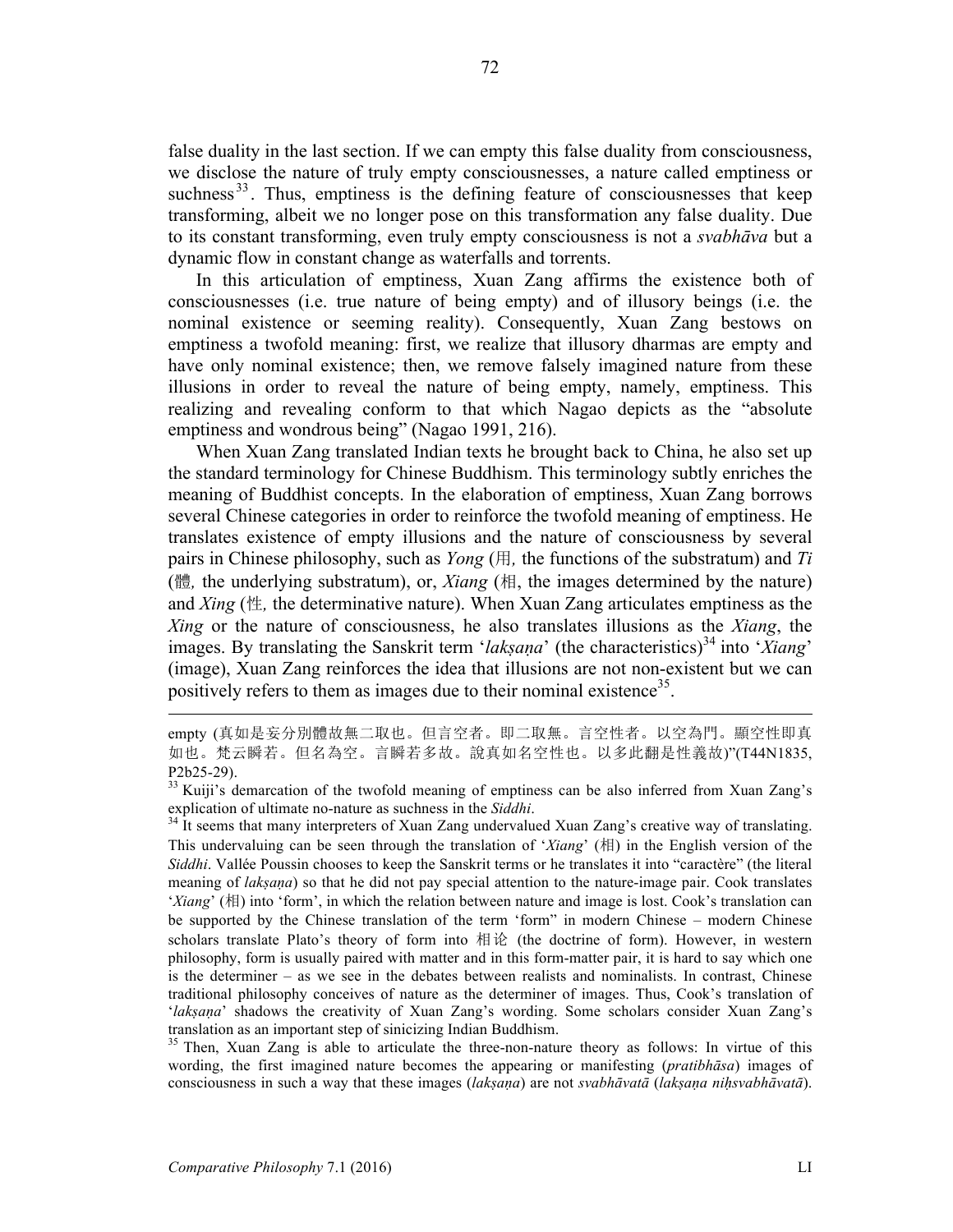Xuan Zang's vantage point of being affirmative differs from Madhyamaka. Not just does illusion have seeming existence; consciousness also has its nature of being. We also distinguish later Yogācāra from early Yogācāra by their respective degrees of affirming existence. In the Chinese context, Xuan Zang offers an understanding of emptiness different from Daśabhūmika and Saṃgraha – emptiness is not the eighth consciousness as Daśabhūmika advocates; nor do we need to follow Saṃgraha's postulation of a ninth consciousness. Rather, emptiness is the defining feature of unpolluted consciousnesses.

The next question we will pose on Yogācāra is whether it can solve problems in Madhyamaka's account of emptiness in a more satisfactory way than early Yogācāra. Recall the three problems in Madhyamaka's conception of emptiness: the ambivalent nature of the conventional truth, the unknowability of emptiness, and the logical infinite regress. For the first problem, Yogācārins formulate the three-nature account to accommodate Madhyamaka's twofold truth. As per Xuan Zang, the conventional truth contains three senses: the nominal conventional *(jia-shi-su,* 假世俗 , *prajñātisaṃvṛti*) expressed by the imagined nature, the operational conventional (*xing-shi-su,* 行世俗, *pratipattisaṃvṛti*) shown by the other dependent nature, and the revealing explicit conventional (*xian-liao-shi-su,* 顯了世俗 *, udbhāvanāsaṃvṛti*) conveyed by the absolute nature (T31N1585, P47b29). Xuan Zang confers the conventional truth on all three natures whereas the ultimate truth resides only in the absolute nature (T31N1585, P47c4). Now that the conventional truth encompasses the nominal existence of illusions and the real empty nature of consciousness, the nature of dharmas in the conventional truth is no longer ambivalent. For the second problem, since emptiness becomes the nature of consciousness and has its distinct existence, emptiness can serve as the object of knowledge. Finally, regarding the last logical problem, if ultimate truth resides in the absolute nature, any truth in the higher order would be accommodated by the third nature. Hereby, later Yogācārins dissolve the infinite regress.

If we want to realize the truly empty nature of consciousness, we must make constant effort to empty false duality. Our making-effort alludes to the importance of subjectivity on the epistemic level and of subjective agency on the practical level. When we return to this point in the last section, we will see how this affirmation of subjectivity in later Yogācāra alludes to the development of Yogācāra's epistemology (Lü 1986, 74). <sup>36</sup> After clarifying that emptiness for Xuan Zang is not a pure void but a wondrous being, we can continue to examine whether Husserl's phenomenological essence is compatible with Xuan Zang's conception of emptiness.

A manifestation as such is also not *svabhāva* (*utpatti niḥsvabhāvatā*) since images arise because of dependent co-arising. The absolute nature of consciousness is also not *svabhāva* (*paramārtha niḥsvabhāvatā*), because even unpolluted consciousness is constantly transforming itself and the nature of these unpolluted consciousnesses *qua* emptiness is not substantial (T31N1585, P48a11-26) <sup>36</sup> Fu Xinvi depicts this development as the paradigm shift from early Yogācāra's philosophy of life

about suffering and attachment, to later Yogācāra's epistemology (Fu 2006, 157). I will present this change in the last section.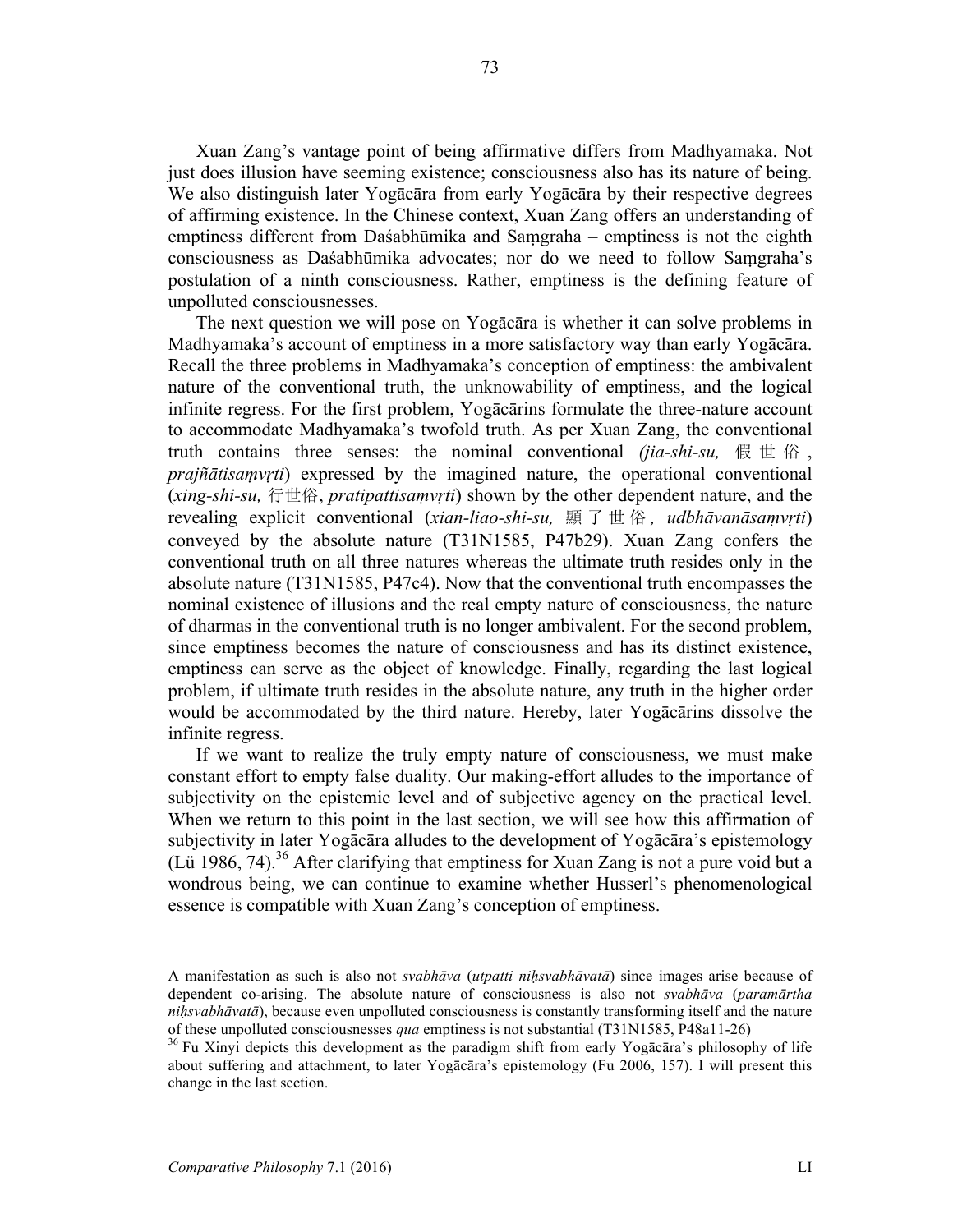#### 3. ESSENCE AND TRANSCENDENTAL IDEALISM IN HUSSERL

For Husserl, phenomenology is the science of essence. By essence, Husserl means something that is "accessible to the inquiring", not a "mystical metaphysical essence", nor a *sui generis* being (Hua 6/217). In other words, essence is not a metaphysical noumenon that transcends our knowledge. Rather, essence is what we can know. As I shall argue in this section, for Husserl, essence is the ideal sense.

Before turning to Husserl's conception of essence, I would like to, first, clarify Husserl's account of transcendental idealism in which essence is contextualized. In the current Husserlian scholarship, we can pinpoint three main readings of Husserl's transcendental idealism: the epistemological reading from David Carr; the metaphysical reading from A.D. Smith; and the critical reading from Dan Zahavi.

First, in the epistemological reading, Carr advocates that Husserl's transcendental idealism is metaphysically neutral, "not part of the metaphysics of the subject" (Carr 1999, 133). Carr's main argument is that by means of phenomenological reduction called *epoché*, Husserl has *ipso facto* suspended the natural existence of the world so that for Husserl "it (the transcendental subject) does not determine the world's being" (Carr 1999, 134). Yet, in his later period, Husserl did address many metaphysical issues. Regarding these later writings, Carr conjectures that either Husserl is pondering upon other ways to develop phenomenology into a rigorous science or Husserl is unconsciously denying the scientific feature of phenomenology (Hua 6/xxxi). By reading transcendental idealism as metaphysically neutral, Carr understands this transcendental idealism as a development of Cartesian dualism – following Descartes, Husserl closes the transcendental realm off from the empirical realm.

The cost of this dualism, which Carr also finds in Kant, is the paradox of subjectivity. It is a paradox because humans can not be both transcendental subjects external to experience and empirical objects internal to experience, at the same time (Carr 1999, 134). The second or the metaphysical reading is able to resolve this paradox. Yet, Carr implicitly accuses this metaphysical reading of pushing "Kant and Husserl in the direction of metaphysical idealism" (Carr 1999, 137). By metaphysical idealism, Carr means the doctrine for which the real world can be reduced to mental phenomena (Carr 1999, 108). This is, exactly, the position of the second reading, propounded by A.D. Smith. According to Smith, "for him (Husserl), nothing 'outside' subjectivity" means that "if consciousness did not exist, nothing would" (Smith 2003, 179). Smith continues to explain that "nothing outside subjectivity" shows "all objective physical objects remain immanent to consciousness" (Smith 2003, 182). Because of this immanence, I find Smith's reading closer to a monism in the Fichtean sense.

Unlike Carr and Smith, Dan Zahavi initiates the third or the critical reading. As per Zahavi, Husserl neither absolutely bestows the metaphysical primacy on subjectivity (as in Smith's metaphysical reading) nor completely neutralizes metaphysical issues (as in Carr's epistemological reading) (Zahavi 2010, 75-78). Rather, Zahavi interprets Husserl's idealism as the opponent to metaphysical realism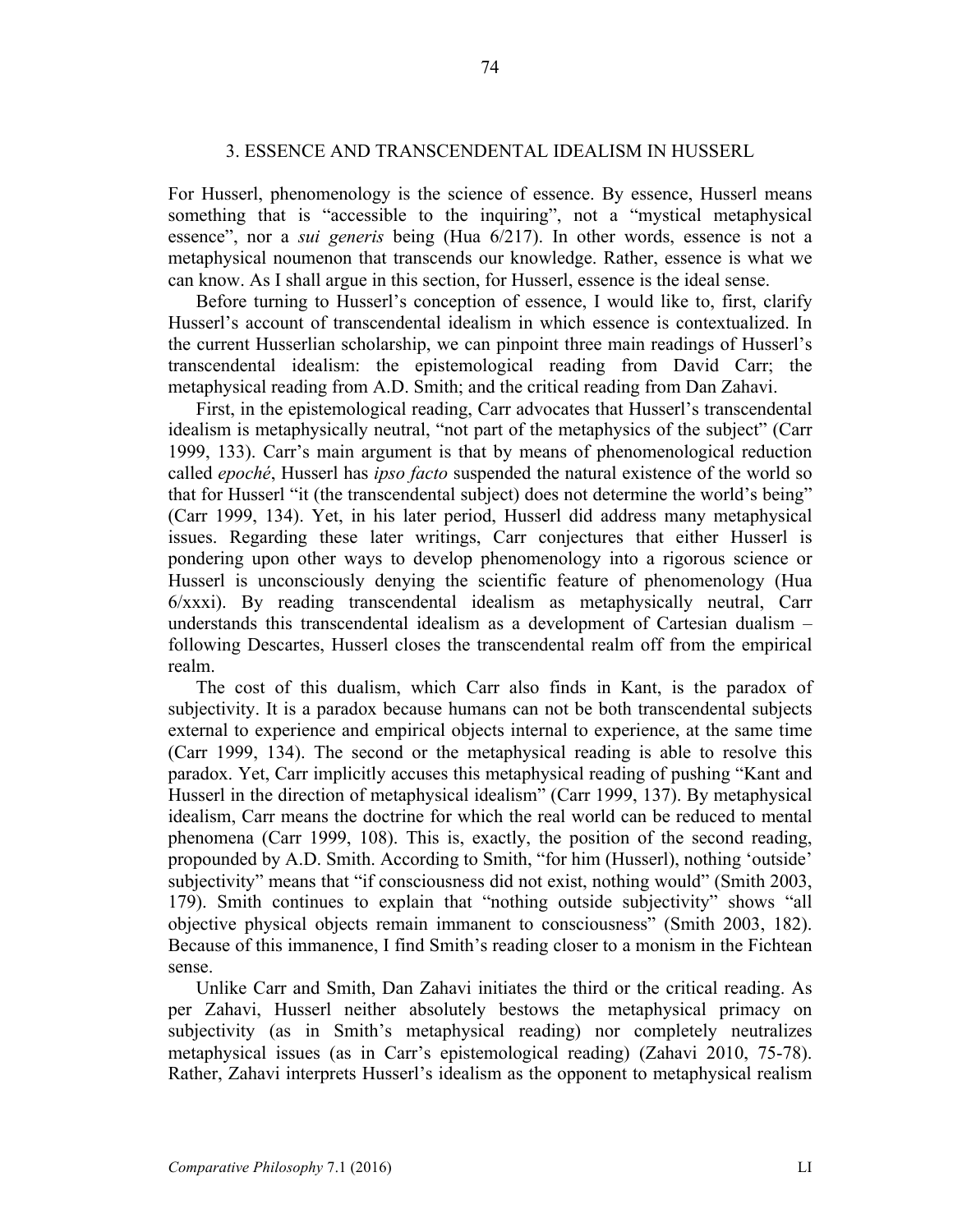75

(Zahavi 2010, 85-88). Thus, Zahavi articulates Husserl's transcendental idealism as the "rejection of metaphysical realism" (Zahavi 2010, 85). As we have seen earlier in the debates on Nāgārjuna, metaphysical anti-realists refuse to view the world as nonsensible or mind-independent $37$ .

Undoubtedly, we do not have to opt for epistemology against metaphysics or vice versa. Rather, we locate a spectrum between the epistemological reading and the metaphysical reading in Husserl's conception of transcendental idealism. As Dermot Moran interprets, early and late Husserl presented two versions of transcendental idealism. In contrast to early Husserl who inclines to be more metaphysically neutral, late Husserl tends to revitalize metaphysical idealism (Moran 2012, 227-237). Nevertheless, Husserl is a phenomenologist who explicates his position more straightforwardly than Mādhyamikas. Therefore, if we leave Husserl at the critical reading, it is slightly unfair. On the basis of Zahavi's demarcation of what Husserl's transcendental idealism is not, I want to positively account for what this idealism is. To do so, I begin with an elucidation of Husserl's conception of existence/being.

Husserl uses the term existence in two different ways: existence in the naturally real sense and existence in the transcendentally phenomenal sense. By natural existence, Husserl means the existence of actual reality in the natural spatial-temporal order, be it humans, animals, or inorganic bodies. Since we naturally exist in this way, as per Husserl, we take this natural existence as "straightforwardly existing" (Husserl 1/21). This natural existence will be bracketed or suspended when we enact phenomenological reduction called *epoché.* Afterwards, objects appear by means of the second type of existence in our consciousness. Yet, what is this existence? According to Husserl, phenomena in consciousness are not passively given to us from the outside but are continuously constituted by our subjectivity. Due to this constitution, existence of phenomena is not as real as the natural one but remains transcendentally ideal. Because of this ideality, we can not always locate phenomenal existence, such as the fictional existence, in the natural world. Nevertheless, Husserl insists that "natural being is a realm whose existential status is secondary" because "it continually presupposes the realm of transcendental being" (Hua 1/60). By this Husserl means that real objects can be meaningfully intended by us only on condition that they can appear in our consciousness *as* phenomena. Since naturally real being

 $37$  In a very recent paper, Hilary Putnam intends to differentiate two types of metaphysical realism: hardcore metaphysical realism ("as a term for a specific position whose main feature was the insistence that the world can be divided into mind-independent objects and properties in exactly one way") and liberal metaphysical realism (for which "representation is a relation between organisms and real things, properties and events) (Putnam 2015, 318; 325). Under these two types of metaphysical realism, Putnam identifies two kinds of naturalism: the former to scientific naturalism for which truth is justified by natural, physical laws whereas the latter to liberal naturalism for which truth can not be reduced to causality but is grounded in the possible references (Putnam 2015, 312; 322). Nevertheless, Putnam's differentiation is very new. For Husserl, naturalism is not Putnam's liberal naturalism but the scientific, hardcore naturalism. *Mutatis mutandis*, when Zahavi and Siderits use the term "metaphysical realism", they mainly refer to Putnam's hardcore metaphysical realism, not the liberal one.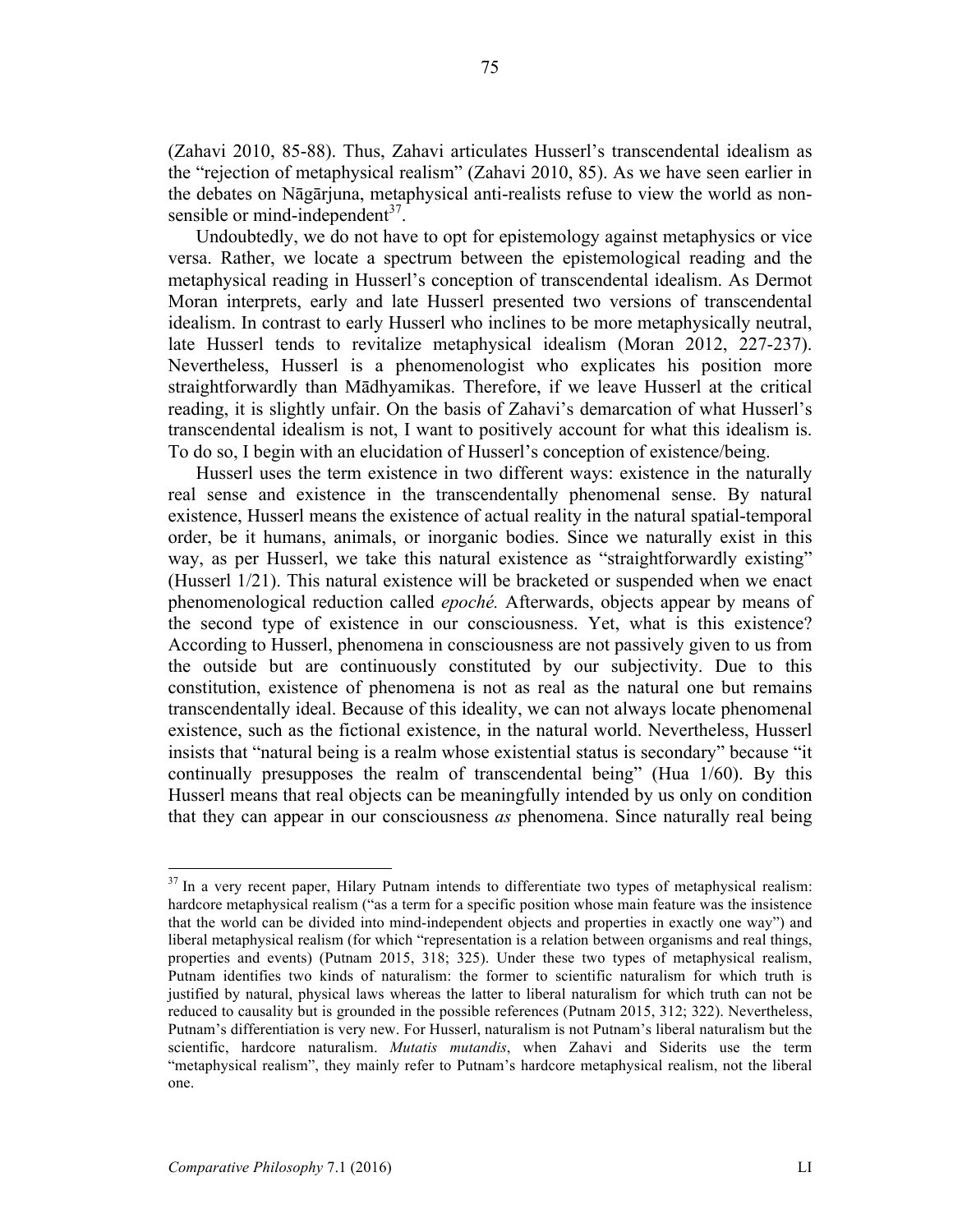presupposes transcendentally phenomenal being, we find the two types of existence correlated. They are neither independent nor reducible to one another.

Consequently, we find Husserl standing in between Carr's epistemological reading and Smith's metaphysical reading. This being said, Husserl is not entirely metaphysically neutral because without out subjectivity, objects cannot be meaningfully intended; he distances himself from metaphysical idealism because the natural existence of empirical reality is not immanent to consciousness; he also disputes metaphysical realism in that subjectivity determines the phenomenal existence of objects. Natural existence is not mind-independent insofar as "it (natural being) continually presupposes the realm of transcendental being" (Hua 1/60). Thus, it is reasonable for Zahavi to demarcate Husserl as a metaphysical anti-realist.

After elucidating what Husserl's transcendental idealism is not, I proceed to outlining what it is. I consider Husserl's transcendental idealism as a correlative dualism that is much weaker than the Cartesian one. I will come back to this contrast between Husserl and Descartes further on. Now, to be more specific, I pinpoint three defining features of Husserl transcendental idealism: (1) Husserl neither negates the empirical reality of objects nor advocates that all physical beings are immanent in consciousness; (2) by affirming the natural existence that is psycho-physical, Husserl tries to warn us of the danger of seeing only natural existence and of forgetting the phenomenal existence; (3) the antidote to this forgetting is *epoché* by which we enter the transcendental realm and connect ourselves to the world. By virtue of this subjectivity, we constitute the transcendental realm on the condition of which the psycho-physical world can correlate to our consciousness and can appear as mental phenomena for us. This correlation makes the world meaningful to us. Once we attain this meaningful life, we liberate ourselves from the natural attitude. This liberation thus alludes to the way in which transcendental idealism "enlightens" us (Moran 2012, 241).

Now, let me clarify the point earlier that Husserl's transcendental idealism is a much weaker dualism than that in Descartes. The standard reading of Cartesian dualism is that through his meditations, Descartes closes subjective mind off from the objective world. However, we do not find the same closing-off in Husserl. By rejecting both metaphysical idealism and realism, Husserl considers transcendental ideality and empirical reality as two interdependent facets of the same life. For Husserl, our mind, the subjective mind is not Ryle's "ghost in the machine" or a mad doctor's "brain in a vat" but metaphysically open to objective reality.<sup>38</sup> Because of

<sup>&</sup>lt;sup>38</sup> Unlike Carr who claims that Husserl is reaffirming the Cartesian dualism, I think Husserl follows Descartes but goes beyond him. Let us recall Husserl's *Cartesian Meditations.* In this lecture, Husserl keeps stressing that we need a "transformation of the old-Cartesian meditations" and a "new beginning" (Hua 1/49-50). Thus, Husserl intends to depart from Descartes, not merely following him. As Iso Kern identifies, Cartesian meditation is just one of the three ways for Husserl to begin the phenomenological reduction (Kern 1964, 196). In this regard, David W. Smith dubs Husserl's idealism "dependent idealism" or "transcendental relativism" to gloss the relative sense of Husserl's ontological and metaphysical position (David W. Smith 2007, 168-181). I think my use of dualism is closer to David W. Smith's demarcation.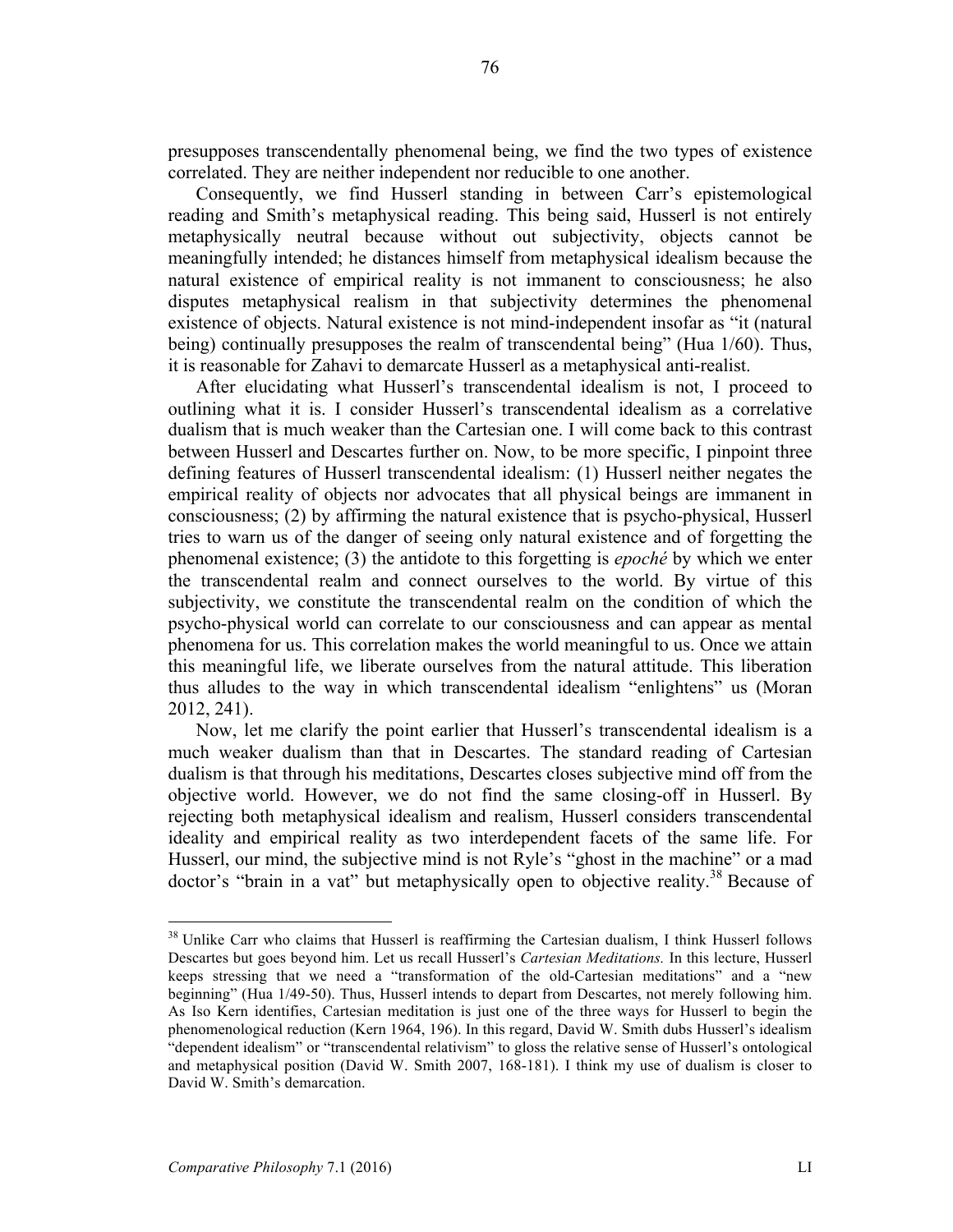this openness, Husserl's transcendental idealism goes beyond the Cartesian dualism. Like Moran portrays, each ego lives a "double life"<sup>39</sup>: we live in the real psychophysical world that is intersubjectively accessible but we also live in a world where subjectivity (or intersubjectivity) functions as the condition for all possible experience and as the determiner of the sense of the natural reality for us.

In his Buddhist Phenomenology, Lusthaus highlights that Yogācāra is a transcendental idealism in the Husserlian sense, not in the Kantian sense. Instead of elaborating on this demarcation, Lusthaus only asserts that Husserl's transcendental idealism differs from Kant's insofar as Husserl does not postulate the split between phenomenon and noumenon (Lusthaus 2003, vii-viii). However, as Philipp Berghofer argues, whether we can juxtapose Kant and Husserl as polar opposites largely depends on the way in which we interpret the two philosophers (Berghofer 2015, 155). If we follow the standard reading of Kant's transcendental idealism, championed by P.F. Strawson and H.A. Prichard that Kant separates the transcendental realm from the empirical realm, we find Husserl radically different from Kant. However, if we do not follow this two-world reading but opt for Henry Allison's one-world reading that the transcendental and the empirical are two sides of one same world $40$ , we suddenly realize that Kant's transcendental idealism is quite close to Husserl's (Crowell 2001, 236). I contend, therefore, that we can keep open the meta-epistemological question whether Husserl articulates transcendental idealism differently from Kant. Yet, we will never question the disagreements between Kant and Husserl on their cognitive architectonics – in their epistemology, Kant stresses more conceptuality because intuition must be unified by understanding before being represented to mind whereas Husserl prioritizes intuitions in that any meaningful concepts find their ground in intuitions (KrV A99, B143; Hua 19/699).

Now that we have elucidated Husserl's conception of idealism, we can proceed to clarifying his idea of essence which will enable us to justify the compatibility between the Husserlian essence and the Buddhist doctrine of emptiness. In his pretranscendental period, Husserl uses the term essence to attack psychologism. Husserl introduces the concept of "essence" in *Logical Investigations*, when inquiring into the identity of various mental presentations of the same given object – how do we know that we perceive the same object even when our perception of that object varies from time to time and from place to place? Psychologists such as Brentano attribute this cognitive identity to "empirical contingencies of the course of consciousness", that is, to real psychological activities (Hua 19/704). However, Husserl argues that

<sup>&</sup>lt;sup>39</sup> Moran writes, "human beings are physical, corporeal objects in physical, corporeal world" but "the world has 'being and sense' not because of this physicality, but precisely because of the achievements of the transcendental ego and indeed the open-ended plurality of transcendental egos acting in consort" (Moran 2012, 239)

 $40$  Allison advocates that transcendental idealism prescribes the universal condition for human knowledge whereas empirical realism affirms real inter-subjectively accessible objects in spatiotemporal order. In contrast, transcendental realism postulates the existence of non-sensible noumena in itself, and empirical idealism, similar to psychologism, equates ideality with private data of the individual mind (Allison 1983, 6-7). We can find textual support in the "Fourth Paralogism of Ideality" for Allison's one-world reading (KrV A369-370).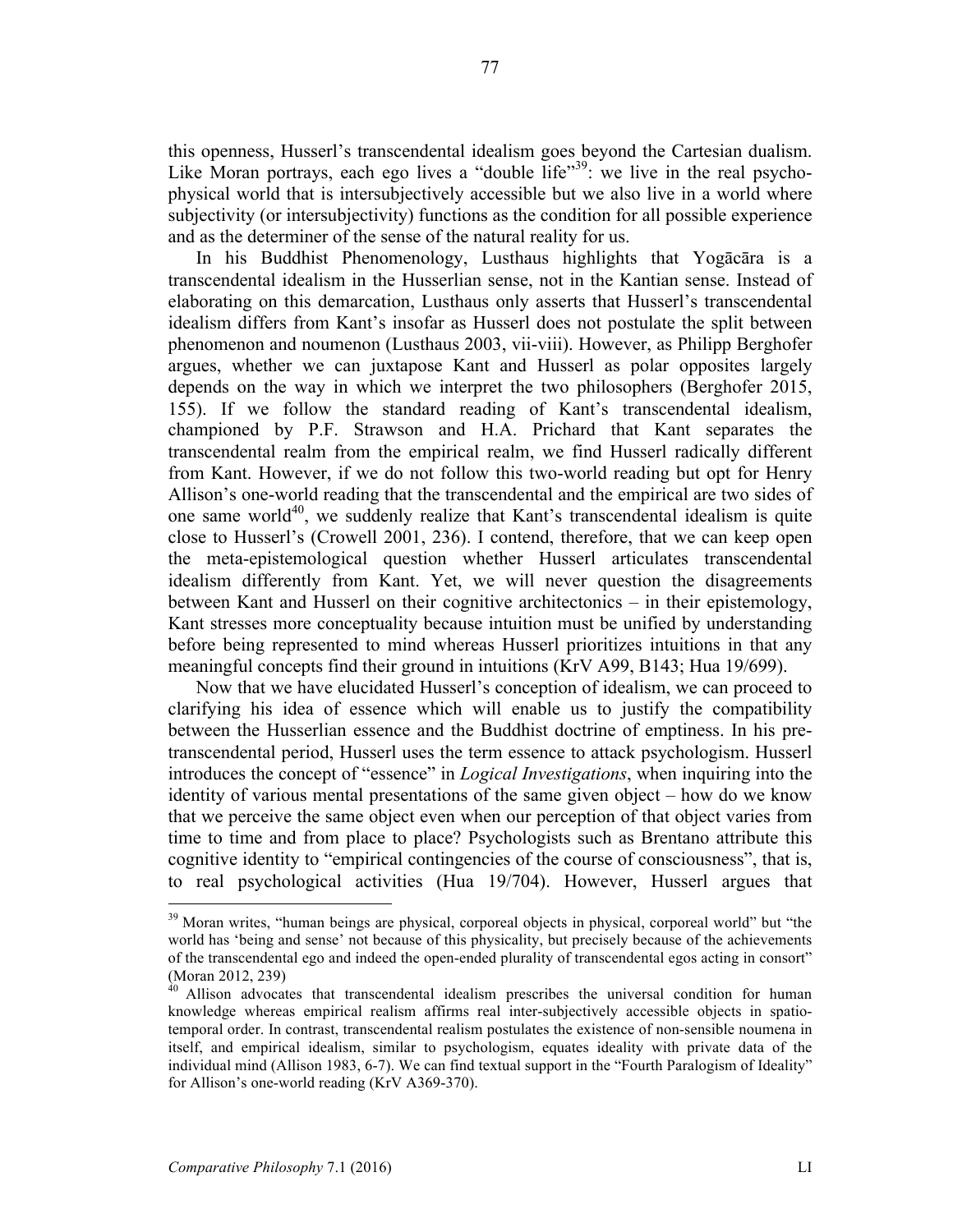sometimes, the object of knowledge does not have real, empirical existence. Examples of these objects are fictional beings, such as unicorn or vampire, or those in our memory. Considering these counterexamples, Husserl advocates that identical knowing should be guaranteed by 'intentional and epistemic essence" (Hua 19/704). By essence, Husserl means the underlying identical sense (intuitively as that of "what object it is meant") or meaning (conceptually as that of "in what sense it is meant") of mental presentations in our consciousness (Hua 19/499). If essence amounts to the identical sense or meaning, it always entails more than what is really in front of us, more than what we can really observe or recorde. Due to this 'more than', we can never reduce essence to psychological activities.

After clarifying the condition of identical knowing, Husserl proceeds to investigating conditions of knowledge in general. Clearly, what make our knowledge possible can not be psychological laws. Otherwise, we would not be able to envisage fictional objects. Then, where does our knowledge come from if knowledge is not issued by laws abstracted from mental activities? According to Husserl, these laws are those that confer senses on real objects. Husserl considers these laws to be purely logical, not psychological, because they present "us [with] not what is generally wont to be in this or that province of the real, but what absolutely goes beyond all wont and all divisions into spheres of reality" (Hua 19/704). By saying this, Husserl implies that pure logical laws are not real – they are ideal. Since the ideal gives sense to the real, pure logical laws become the ground for psychological laws (Hua 19/705).

Husserl, in his pre-transcendental period, focuses more on critiquing psychologism. He does not clarify the antidote to psychologism, although he implies it by contrasting the psychological/real with the pure/ideal. After his transcendental turn, Husserl makes explicit this antidote *qua* transcendental idealism. Therefore, it is fair to say that Husserl's reflection on psychologism gradually nourishes the mature form of transcendental phenomenology.

This transcendental turn, as is mentioned in the introduction, is marked by the release of his *Ideas1* in which Husserl contests not just psychologism but also naturalism. What characterizes naturalism is the way in which it presupposes the world to be pregiven and mind-independent. The naturalistic worldview gives rise to modern physicalism. For physicalism, the world is a mind-independent thing-in-itself that runs under physical laws. Husserl describes that physicalism views object as "individual object as such, a 'This here', an object never repeatable; as qualitied 'in itself'" (Hua 3/13). Since the world is mind-independent, we can never be sure about our perception of external objects. What we are able to know is merely representations inside our mind. In this way, our knowledge becomes the product of psychological activities. This view of knowledge conforms to that which we mentioned earlier—psychologism. For psychologism, any knowable object is merely "something real *individually*" that exists as the "experienceable, real actuality" (Hua 3/13, 3/40). Psychologism and physicalism become two correlated sides of the same coin *qua* naturalism.

Husserl finds this naturalistic worldview rather dangerous because under this worldview, we take the mind and the world as pre-given without even being able to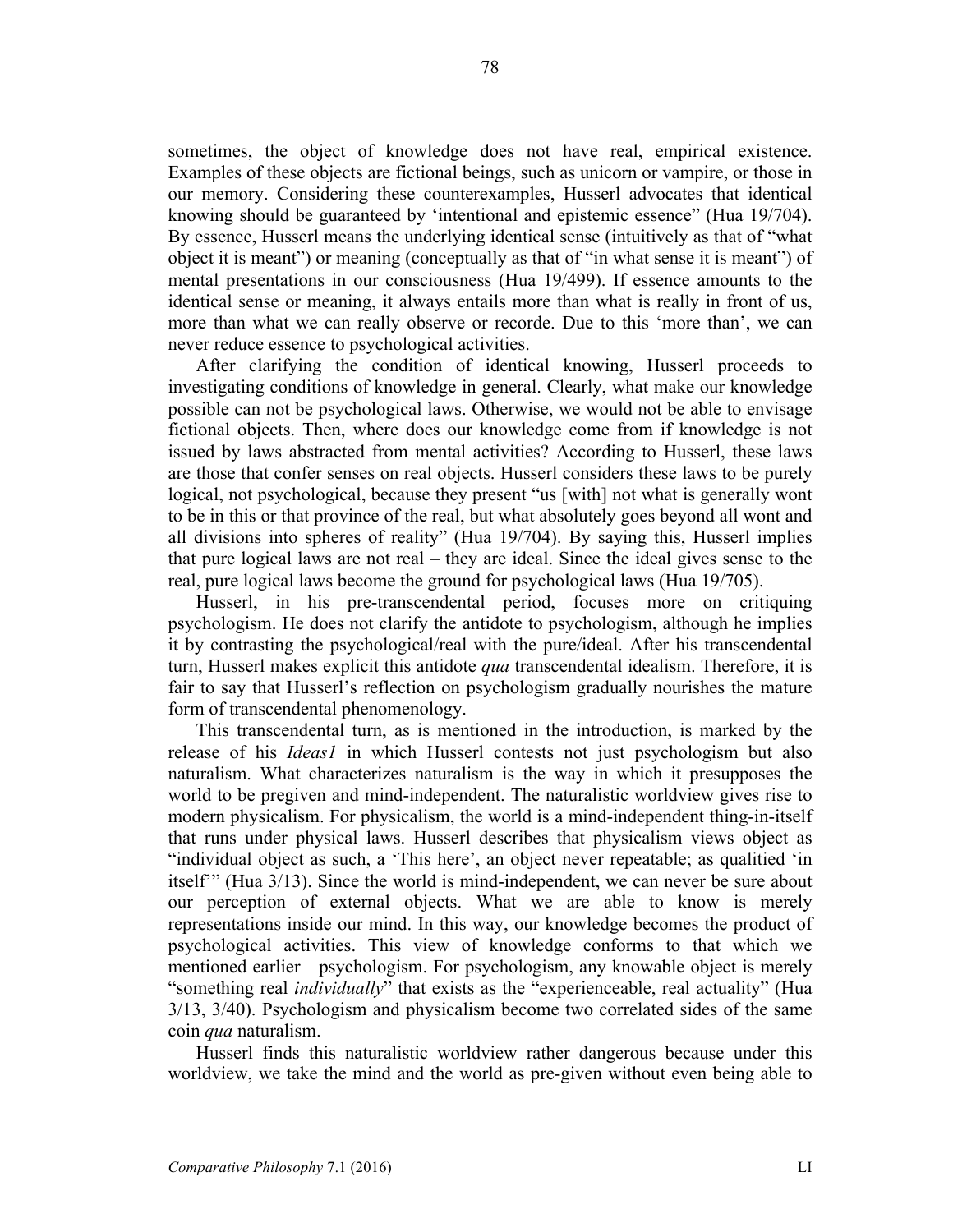question this pregiven-ness. Due to this inability, Husserl portrays humans in the natural attitude as "naïve" (Hua 3/79). For Husserl, if we naively assume the world as such to be a pre-given mechanism under natural laws, we lose our connection to the world. Subsequently, we also lose the chance of attaining the genuine meaning of life, because natural laws grant us "merely 'empirical' meaning, the meaning of a mere 'matter of fact'" (Hua 19/706). *Mutatis mutandis*, in Husserl's terms, "a relation [as the psychological law] to our mental organization, or to consciousness in general (understood as the aspects of consciousness *common to men in general)*, does not define the pure and the genuine" (Hua 19/706). If we degrade mental activities to the automatic generation of psychological laws, we miss the genuine meaning of consciousness.

What defines "the pure and the genuine" is the science of essence, namely, phenomenology. Phenomenology never stops at matter of facts. Nor does it oppose itself to factual sciences. Rather, phenomenology lays the ground for factual sciences because any naturally exiting fact presupposes the essential phenomenological existence. As Husserl says, *"everything belonging to the essence of the individuum, another individuum can have too*" (Hua 3/14). Underlying these real matters, essence is the eidetically universal which "delimits *'regions'* or *'categories' of individua* (Hua 3/14). By eidetic universality, Husserl means that essence is that which we can intuit universally from phenomena given in consciousness. "Essence is a new sort of object… the datum of eidetic intuition" (Hua 3/ 16). Here, we must notice Husserl's stress of constitutive subjectivity – essence is not passively given in intuition; rather, essence is that which we put into an idea after we find in the given "that is proper to an individual itself as its *what*" (Hua 3/14). Essence, therefore, is the "ideation" of contingent matters of facts – it is the ideal sense that we find universal to the real senses of matters of facts or, in short, universal to "matters-of-fact-ness" (Hua 3/13).

I want to explicate the relation between essence and transcendental idealism by referring back to *epoché*. As is mentioned earlier, Husserl devises *epoché* as the antidote to the natural attitude. *Epoché* puts three things into brackets: first, the natural world; second, "judgments about the spatio-temporal beings"; third, "all the sciences relating to [the] natural world" (Hua 3/65). Before *epoché*, things exist in the psycho-physical natural order. "Nothing else but the natural world is seen" (Hua 3/68). Through *epoché,* we suspend the natural existence of the world. Subsequently, we also neutralize our judgments about the natural world. Thus, after *epoché*, we make the world an intelligible phenomenon for us (Hua 3/68). In the process of enacting *epoché*, we dwell back to our pure consciousness, in which objects appear as our mental phenomena (Hua 3/188). When we perceive these phenomena, our intuition reaches out to the world and makes the world an intelligible field. Every time the subject fixes eyes on an object, the intelligible field changes accordingly in order to make the intended object stand out. Through intuition, we build up intentionality between the intentional object or the noema and the intending, noetic act. Objectivity for Husserl, consequently, is not mind-independent. Instead, objectivity in pure consciousness is always ensured by subjective intuitive acts. The intuitive intelligible sense of objects becomes the ground for valid concepts or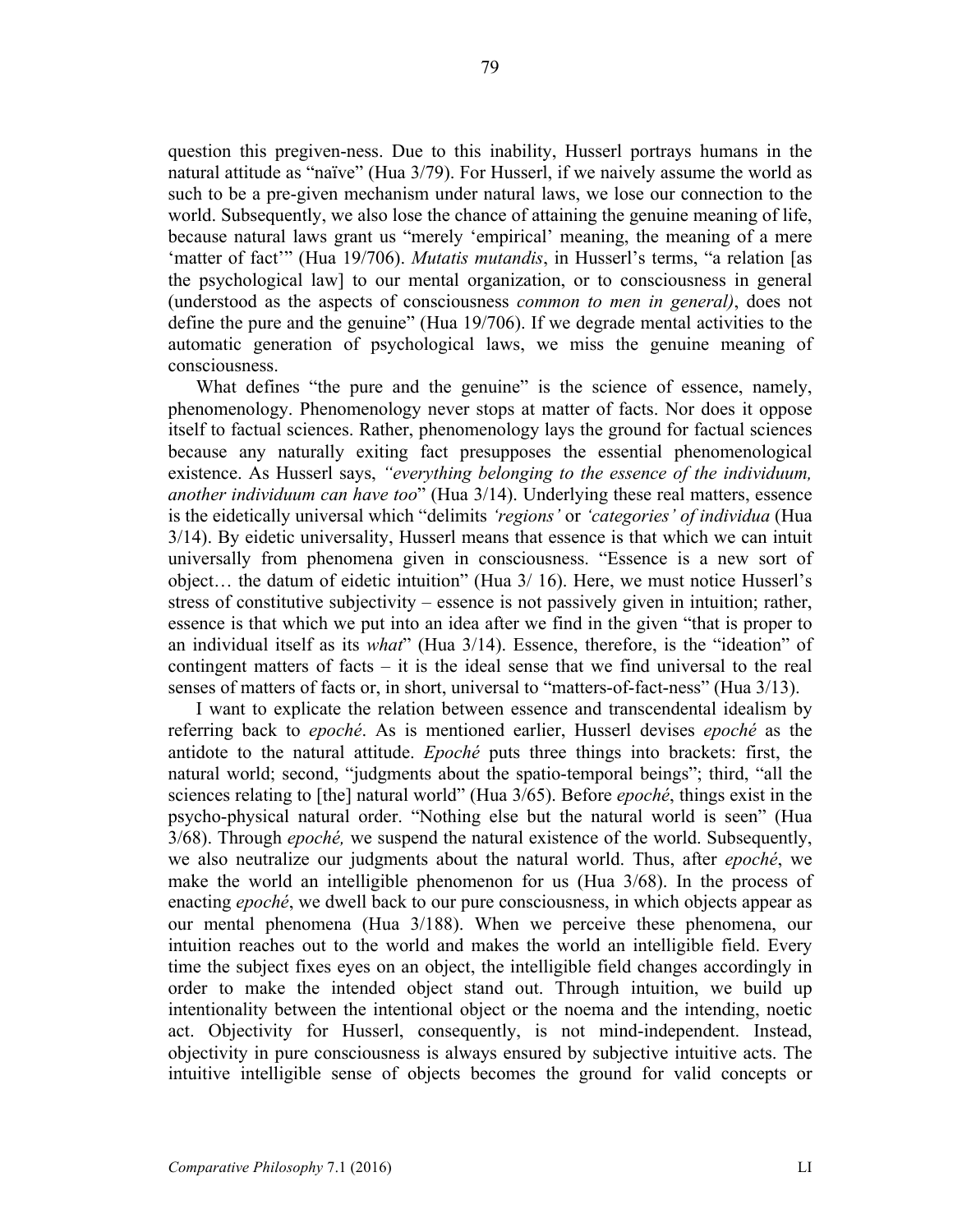meaning-intentions<sup>41</sup>. The essence for Husserl is the intelligible sense or the ideal meaning of intentional objects that appear after *epoché*.

Here, we summarize four features of Husserl's conception of essence: first, essence is not a mind-independent substance; second, it is constituted by intuitive acts in the process of perception; third, essence is the ideal sense issued by subjectivity; fourth, essence guarantees objectivity of knowledge. Because of these four features, we can also say that essence is the product of transcendental idealism. Phenomenology as the science of essence, therefore, is *ipso facto* the phenomenology as transcendental idealism.

Husserl's break-through in *Ideas1* marks the advent of his transcendental phenomenology. He keeps expending the limit of transcendental idealism and consequently, the limit of essence. In the *Inner Time Consciousness*, Husserl replaces the twofold noesis-noema structure with the threefold ego-cogito-cogitatum (Hua 1/87). This solipsist schema further becomes intersubjective when Husserl continues to inquire into a "higher value-form of humanity" (Hua 27/54). These inquiries are exemplified by his analysis of socio-historical groups such as cultural communities in the *Kaizo* articles as well as his investigation of the transcultural life-world in the *Crisis*. Transcendental ideality for Husserl is no longer just about 'me' as the subject, but also about 'we' as collective subjects. Consequently, Husserl renders multidimensional the objectivity<sup>42</sup>. Since Husserl expands the dimension of subjectivity and objectivity, he also makes essence multi-dimensional. This being said, essence is not just that of individual perception (what perception means for me), but also that of individual temporality in life (what my life means for me), that of communal groups (what our communities mean for us), and finally that of all humans (what history and the world mean for humans) (Hua 6/100, 193; Hua 27/ 44).

To close my analysis in this section, I would like to return to the problem of essence. Given the four features of the Husserlian essence (mind-dependence; constructability; ideality; objectivity), I examine now whether Xuan Zang's account of emptiness can countenance Husserl's conception of essence. Recall the conception of emptiness in Xuan Zang. As I have clarified in the previous section, emptiness has a twofold meaning: realizing that illusory beings have only nominal existence, empty of permanent existence; removing false duality from illusions so as to reveal the truly empty nature of consciousnesses. This being said, Buddhist practitioners shall stop seeing the self and the world as substances, ceasing to view the relation between the self and the world as that between graspers and the grasped. If they succeed in doing so, they remove falsely imagined nature from illusions. Consequently, they see

<sup>&</sup>lt;sup>41</sup> Husserl's conception of intuition differs strongly from Kant's. This also marks the divergence between Husserl's pure phenomenology and Kant's critical philosophy – for Kant, what is universal can only be grasped by concepts, not by intuitive acts, and concepts are already pre-made categories; *mutatis mutandis*, for Kant, objectivity is guaranteed by transcendental laws in understanding, not by that in intuition.

 $42$  As Gurwitsch remarks, Husserl's account of objectivity is multi-dimensional: from objectivity of individual perception, to that of socio-historical groups, and finally to that of the trans-socio-historical *Lebenswelt* (Gurwitsch 1966, 168).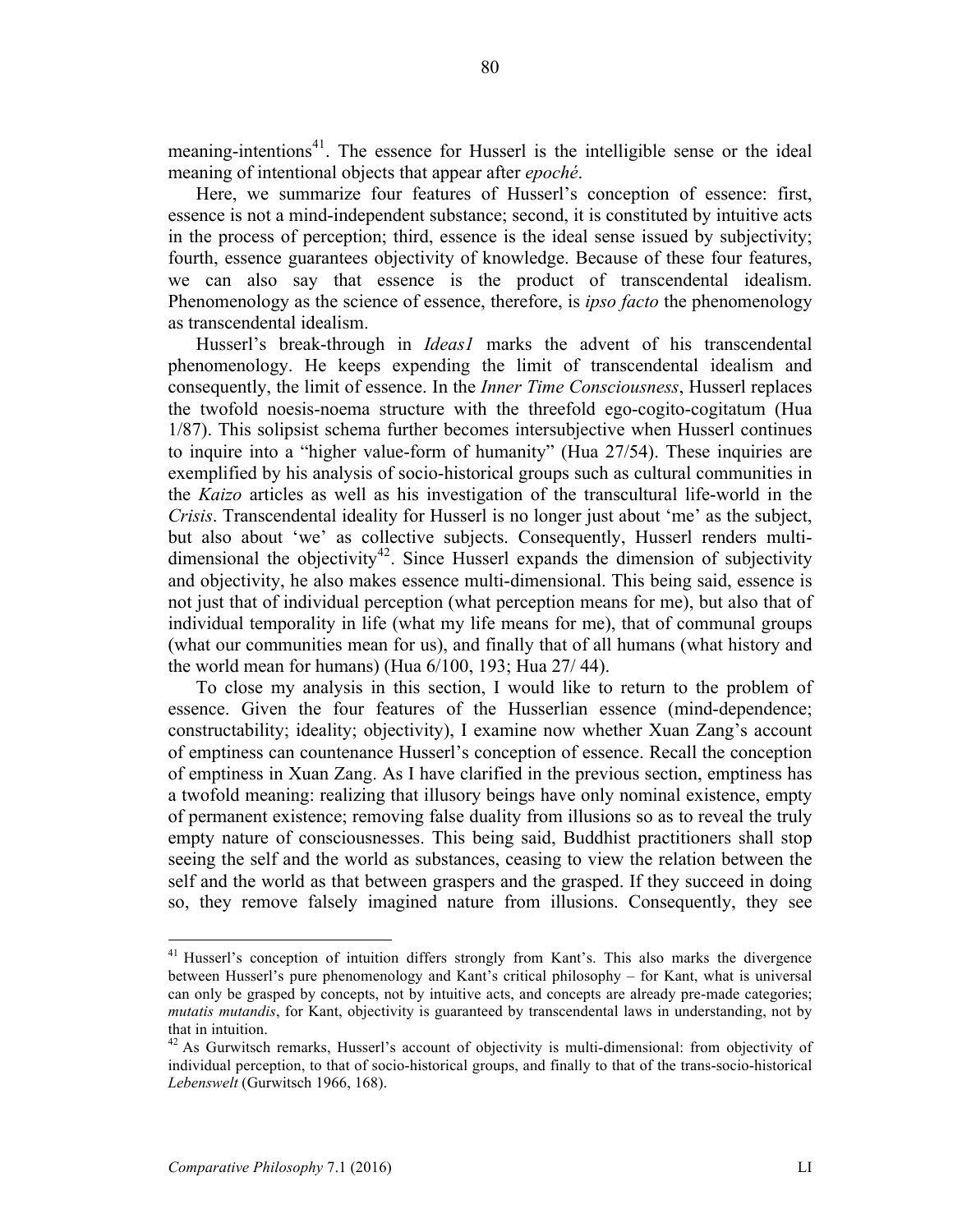illusory dharmas as they really are, as constantly being transformed from consciousness, as continuous arising and perishing. In the conclusion, I will elaborate further on the way in which later Yogācārins articulate emptiness as the way of curing sufferings. Given this account of emptiness in later Yogācāra, we can see that essence in the Husserlian sense is compatible with Yogācāra's conception of emptiness, because (1) essence *per se* is not a substantial being nor a *svabhāva*; (2) essence never presupposes the substantial existence of subjects, objects, and their relation, because all three are constituted by flowing consciousness; (3) essence shows the ideal sense of objects that we obtain immediately in intuition so that essence ensures the authentic knowing of objects as they are. All these three meanings of essence conform to Xuan Zang's conception of emptiness. More importantly, essence demonstrates the way in which objectivity is grounded in transcendental subjectivity. This role of subjectivity in Husserl is also endorsed by Yogācāra – detaching false views and acquiring correct views call for subject's effort.

Now that Yogācāra's account of emptiness countenances the Husserlian essence, this result allows us to formulate a Buddhist phenomenology both on the epistemological level and on the meta-epistemological level.

#### 4. CONCLUSION: XUAN ZANG'S BUDDHIST PHENOMENOLOGY

At the end of Section two, I mention the development of epistemology that further intensified the divide between early Yogācāra and later Yogācāra. To conclude my paper, I would like to contextualize this epistemological turn in theories of consciousness offered by Yogācārins. By examining these theories, I intend to articulate the way in which later Yogācāra's account of consciousness can be interpreted as a transcendental phenomenology in the Husserlian sense.

As is demonstrated in the introduction, Xuan Zang defines consciousness as  $vi\tilde{n}\bar{a}pti$  – the act for someone to know something distinctly. In Husserlian terms, consciousness for Yogācārins amounts to the intentional relation between subjective acts and objects to be known. Unlike early Yogācārins, Xuan Zang does not differentiate the original consciousness from others. Due to this non-differentiation, when Xuan Zang uses the term consciousness, he means all eight consciousnesses and their accompanied mental factors<sup>43</sup> (T31N1585, P1a29). The way in which consciousness enables someone to distinctly know something is called the

 $43$  Xuan Zang writes, "all manifesting images are transformed by consciousness so that their existences are postulated. Consciousness means *vijñāpti* [namely, causing someone to distinctly know something]. This consciousness mentioned here also encompasses the accompanied mental factors (*caitta*) because these mental factors are always associated with corresponding consciousnesses (彼相 皆依識所轉變而假施設。識謂了別。此中識言,亦攝心所,定相應故)" (T31N1585, P1a29). In Yogācāra, the eight consciousnesses are these: first five consciousnesses pertaining to eyes, ears, nose, tongue and body, the sixth consciousness is mind, the seventh is *kleśavijñāna* or *manas* (the delusional self-consciousness), and the eighth is the *ālayavijñāna* (the warehouse consciousness). When each consciousness transforms into various images, several mental factors begin to function at the same time.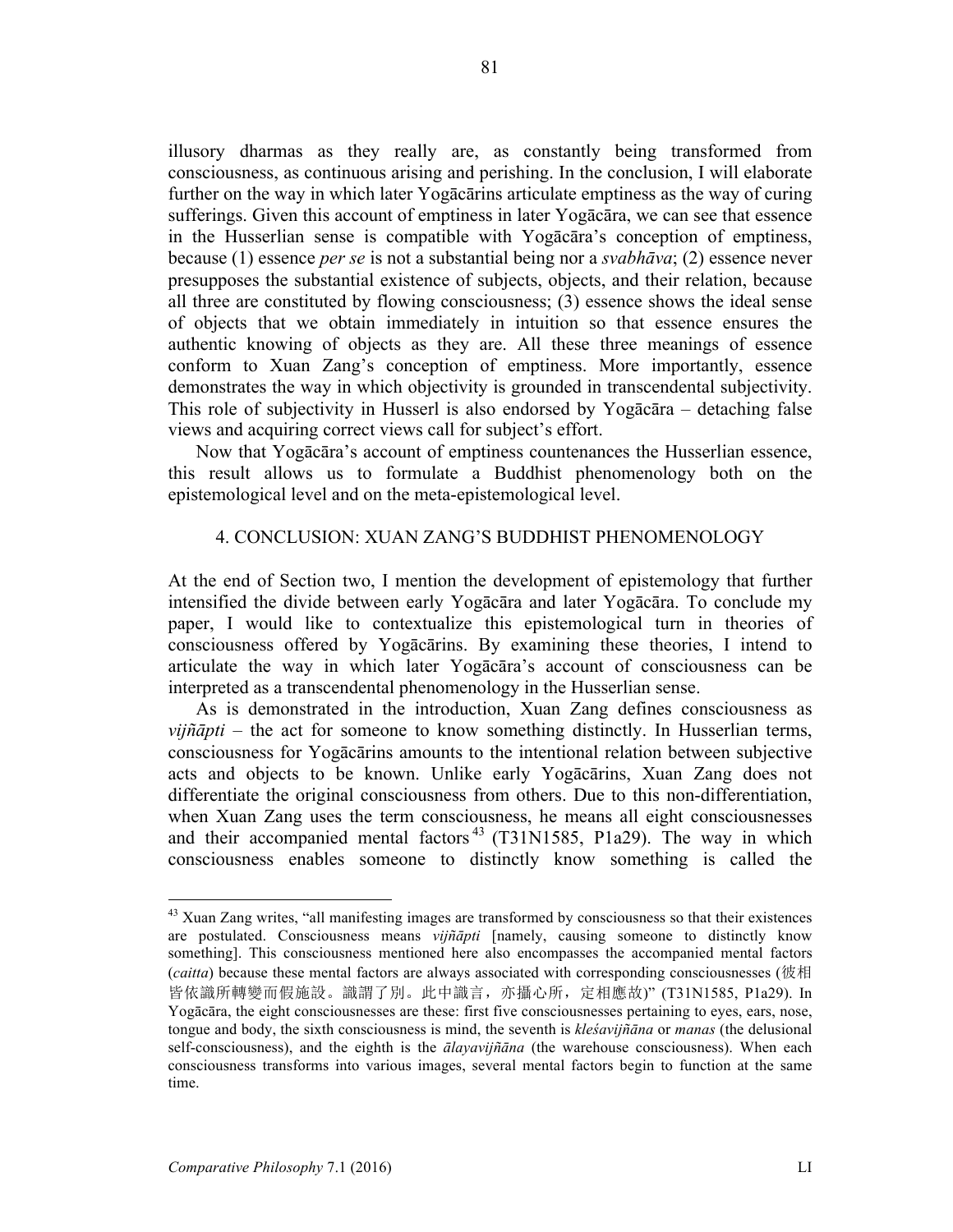"transformation of consciousness" (識轉變, *vijñānapariṇāma*). Yogācārins clarify this transformation through the structure of consciousness. They formulate the structure in four ways, three recorded by Xuan Zang in the *Siddhi* and the other supplemented by Kuiji. While early Yogācārins provide the first two structures, the last two are offered by later Yogācārins.

Each of these formulations conveys its distinct epistemological and metaepistemological implications. The first account of the structure of consciousness comes from Sthiramati, defined by Kuiji as the "onefold structure (*yi-fen-shuo,* 一分 說)" (T43N1830, P242a25). By onefoldness, Kuiji means that Sthiramati articulates consciousness as *svasaṃvitti* (*zi-zheng,* 自證), namely, self-consciousness. Although Xuan Zang does not mention the onefold structure in the *Siddhi*, he implies it in one understanding of Consciousness-only—"some say that the seen parts (*nimittabhāga*)*,* etc. have consciousness as their nature because consciousness transforms itself by force of perfuming as if consciousness encompassed these parts" (T31N1585, P59a15). From these descriptions, we can infer that for Sthiramati, consciousness is the process of self-transforming into illusions. Due to this transformation, illusions, though seeming to be encompassed by consciousness, are empty. Since illusions have consciousness as their nature, if illusions are empty, so is consciousness. Therefore, Sthiramati conceives of emptiness as nullifying illusions.

In the second twofold structure (*er-fen-shuo,* 二分說 ), Nanda dichotomizes consciousness into two parts, the act of knowing called *darśanabhāga* (the seeing part *qua* subject) and the objects to be known called *nimittabhāga* (the seen part *qua*  object) 44. Xuan Zang explicates that for Nanda, "the seen parts (*nimittabhāga*), etc. are transformed by consciousness but these transformations are not as real as consciousness" (T31N1585, P59a6-7). Nanda's conception of Consciousness-only is supported by the *Sūtrālamkāra,* in which the grasping act (*grāhaka*) and the grasped object (*grāhya*) are compared to the illusory light of the *citta*/consciousness (T31n1604, P613b12). As we have mentioned in section two, if both *grāhaka* and *grāhya* are illusions transformed by consciousness, illusions have consciousness as their nature. Since illusions are empty, so is consciousness.

On the meta-epistemological level, both the onefold model and the twofold model contend that all dharmas, be it the act of transforming or transformed objects, are illusions originated from consciousness. As long as consciousnesses transform into illusory images, we falsely dichotomize consciousnesses into *svabhāvic* subjects and objects to which we attach (T31N1585, P45c22-25). For early Yogācārins, we suffer from attachments because we are under illusions. If we want to cure suffering by realizing emptiness, we shall dispel illusions from the original consciousness. Let me

 <sup>44</sup> Xuan Zang introduces Nanda's account later in the elaboration of *<sup>ā</sup>laya*, "yet, the impure consciousness, when it is born as the underlying substratum, it seems to appear as subjects and objects. It is the same for mental factors that accompany consciousness. What seems to be the object is called *nimittabhãga*, the seen part or the image part (of consciousness). What seems to be the subject is called *darśanabhāga*, the seeing part (of consciousness) (然有漏識自體生時。皆似所緣能緣相現。 彼相應法應知亦爾。似所緣相說名相分。似能緣相說名見分)" (T31N1585, P10a22-24).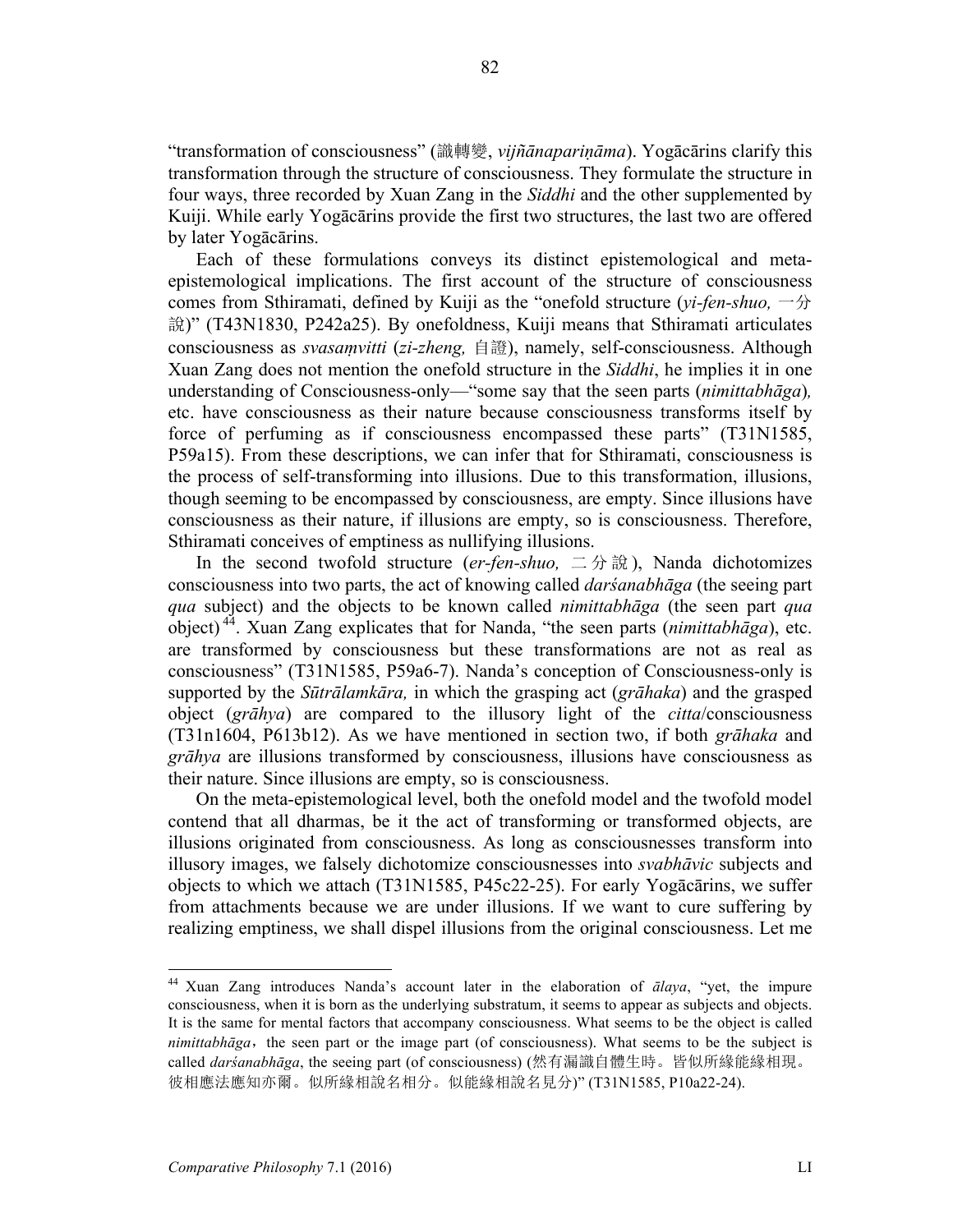translate this view into western philosophical terms: all things are relative because they are originated from consciousness and shall be reduced to consciousness. Early Yogācārins, then, have in fact endorsed ontological monism<sup>45</sup> (only consciousness really exists) and metaphysical idealism (nothing exists outside consciousness).

Unlike early Yogācārins, Dignāga puts forward the threefold structure (*san-fenshuo,* 三分說 ) – consciousness constantly flows as the underlying process *qua svasaṃvittibhāga* which transforms to the seeing act *qua darśanabhāga* and the seen object *qua nimittabhāga*. Therefore, for Dignāga, consciousness as the process of transformation differs from the transforming act and the transformed object.

In the *Siddhi*, Xuan Zang contrasts the threefold structure of consciousness in Yogācāra with that in Sarvāstivāda. As we have introduced in section two, Sarvāstivādins embrace Ābhidharmic realism and view the world as mindindependent. In their threefold structure, Sarvāstivādins "refer to external objects as *ālambana* (*suo-yuan,* 所缘*,* the object of knowledge); to *nimitta-bhāga* as *ākāra* (*xing-xiang,*行相, function)*;* to *darśanabhāga* as underlying *dravya* (*shi,* 事*,* events) [of receiving external objects], because *darśanabhāga* is the nature of consciousness and its mental factors<sup>346</sup> (T31N1585, P10b2-3). Thus, when consciousness enacts its *ākāra* of representing, external objects as *ālambana* are directly given to us. The existence of these external objects does not depend on our consciousness.

I find this cognitive architectonic in Sarvāstivāda rather similar to that in naturalism. For Husserl, naturalism renders the external world independent of our consciousness. Naturalists account for cognition as reception of external objects in our mind. However, Dignāga identifies one problem in Sarvāstivāda's threefold structure. If cognizing means to receive external objects, how can we account for memories? In memory, the objects of recollecting do not exist at present but this "absence for now" never hinders us from recollecting these objects (T31N1585, P10b8-9). If we recall Husserl's attack of naturalism, we can see that Husserl's argument is similar to Dignāga's. Sometimes, although the objects of our knowledge do not have natural existence, we can still perceive them.

Xuan Zang is thus confident that once people understand the truth of Consciousness-only, they will turn to Yogācāra's threefold structure –"[Yogācārins] refer to the seen image (*nimittabhāga*) as the *ālambana*; to the seeing act (*darśanabhāga*) as the *ākāra*; to the underlying process of *nimittabhāga* and *darśanabhāga* as the event, namely, *svasaṃvittibhāga*" <sup>47</sup> (T31N1585, P10b6-7). Now that consciousnesses flow like "torrents and waterfalls", they constantly transform into their own objects and the acts of knowing (T31N1585, P7c19). Here, we can

<sup>&</sup>lt;sup>45</sup> Readers might already notice that in early Yogācāra's articulation, the original consciousness becomes an absolute reality. Paramārtha refers to this reality as the *Tathāgatagarbha.* Further on, the Huayan school develops the conception of *Tathāgatagarbha* whereas many Chan clergy accuse this conception of substantializing emptiness and thus of violating Buddha's teaching of emptiness.

<sup>46</sup> Xuan Zang writes, *"*執有離識所緣境者。彼說外境是所緣。相分名行相。見分名事。是心心所 自體相故*"* (T31N1585, P10b2-3).

<sup>47</sup> Xuan Zang writes, "達無離識所緣境者。則說相分是所緣。見分名行相。相見所依自體名事。 即自證分" (T31N1585, P10b6-7).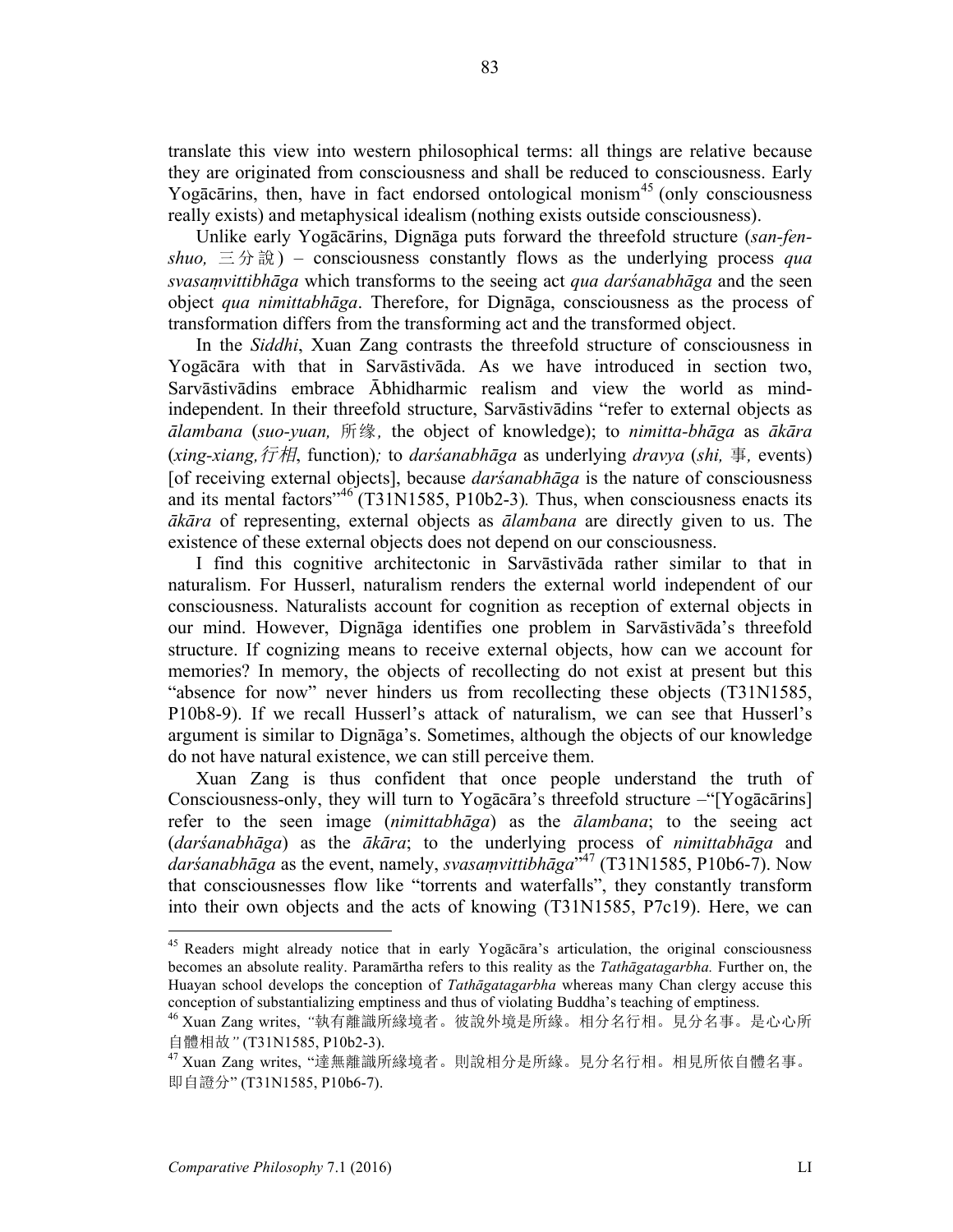pinpoint the major difference between the Sarvāstivāda and Yogācāra, that is, their conceptions of *ālambana*, of the object of knowledge*.* Unlike Sarvāstivādins who considers *ālambana* to be external real objects, Xuan Zang conceives of *ālambana* as *nimittabhāga,* as images transformed by consciousness. While Sarvāstivādin's cognitive architectonic resembles that in naturalism, Dignāga's threefold structure resembles Husserl's ego-cogito-cogitatum

However, Dignāga's threefold model of consciousness is vulnerable to one problem – if self-consciousness *qua svasaṃvitti* is the ground for the seeing part and the seen part, what will be the ground for this self-consciousness? Without an answer, we might again fall into infinite regress – we can always locate a more fundamental ground for consciousness so on ad infinitum. Without such a ground, how can we be sure that we are conscious of our self-consciousness? Thus, as Xuan Zang explains, consciousness must have one more part to justify the existence of self-consciousness, through which we can be certain of our self-consciousness (T31N1585, P10b18-22). This fourth part is called the "awareness of self-consciousness" or the *svasaṃvittisaṃvittibhāga (zheng-zi-zheng-fen,* 證自證分). Since *svasaṃvittisaṃvittt* is *svasaṃvitti*'s immediate intuitive awareness of itself, *svasaṃvitti-saṃvitti* and *svasaṃvitti* have the same nature. By supplementing *svasaṃvittisaṃvitti*, Dharmapāla advocates the fourfold structure (*si-fen-shuo,* 四分說) – the seeing part, the seen part, self-consciousness, and the immediate awareness of self-consciousness.

In light of their articulation of consciousness, Dignāga and Dharmapāla also provide a distinctive interpretation of false duality. This interpretation begins with the elucidation of attachments. As is mentioned earlier, in early Yogācāra, we suffer from attachments because we are under illusions. However, for later Yogācārins, illusions *per se* are not the cause of sufferings. Dharmas are illusory whose existence is seemingly real. This being said, dharmas, be it human mind or the external world in western terms, constantly arise and perish. This is how dharmas are – constantly changing, impermanent, and empty. These illusory dharmas are not directly of false duality. As per Xuan Zang, false duality is generated not by all consciousnesses but only by the sixth consciousness called the mind and the seventh consciousness called the *manas*. Through the mind, we conceptualize the world to be substantial whereas through the *manas,* we mistake the eighth consciousness for the unchanging *svabhāvic* self (T31N1585, P45c26). Later Yogācārins further elaborate on their account of false duality in the theory of *pramāṇa 48*.

 <sup>48</sup> As the theory of *pramāṇ<sup>a</sup>* is beyond the main focus of this paper, I would provide a brief sketch of this theory. In each moment, consciousness generates the transforming act which then constitutes its distinct object. If transformed objects have seeming reality in only the current moment and this seeming reality soon vanishes in the next moment, authentic knowledge is momentarily gained through intuition. This portrait of intuitive knowing (*pratyakṣapramāṇa*) in Dignāga resembles Husserl's account of intuition – intuition is the ground for intentionality and is the authentic thinking (Hua 12/193). All eight consciousnesses and their mental factors can generate their distinct intuitive knowledge of their respective objects from one moment to another. That is why Consciousness-only for later Yogācāra is not about one original consciousness but about all consciousnesses (T31N1585, P39c21). On the basis of intuition, humans always tend to extract concepts from intuitive knowing. Concepts render the identity of all things stabilized. By conceptual thinking (*anumānapramāṇa*), we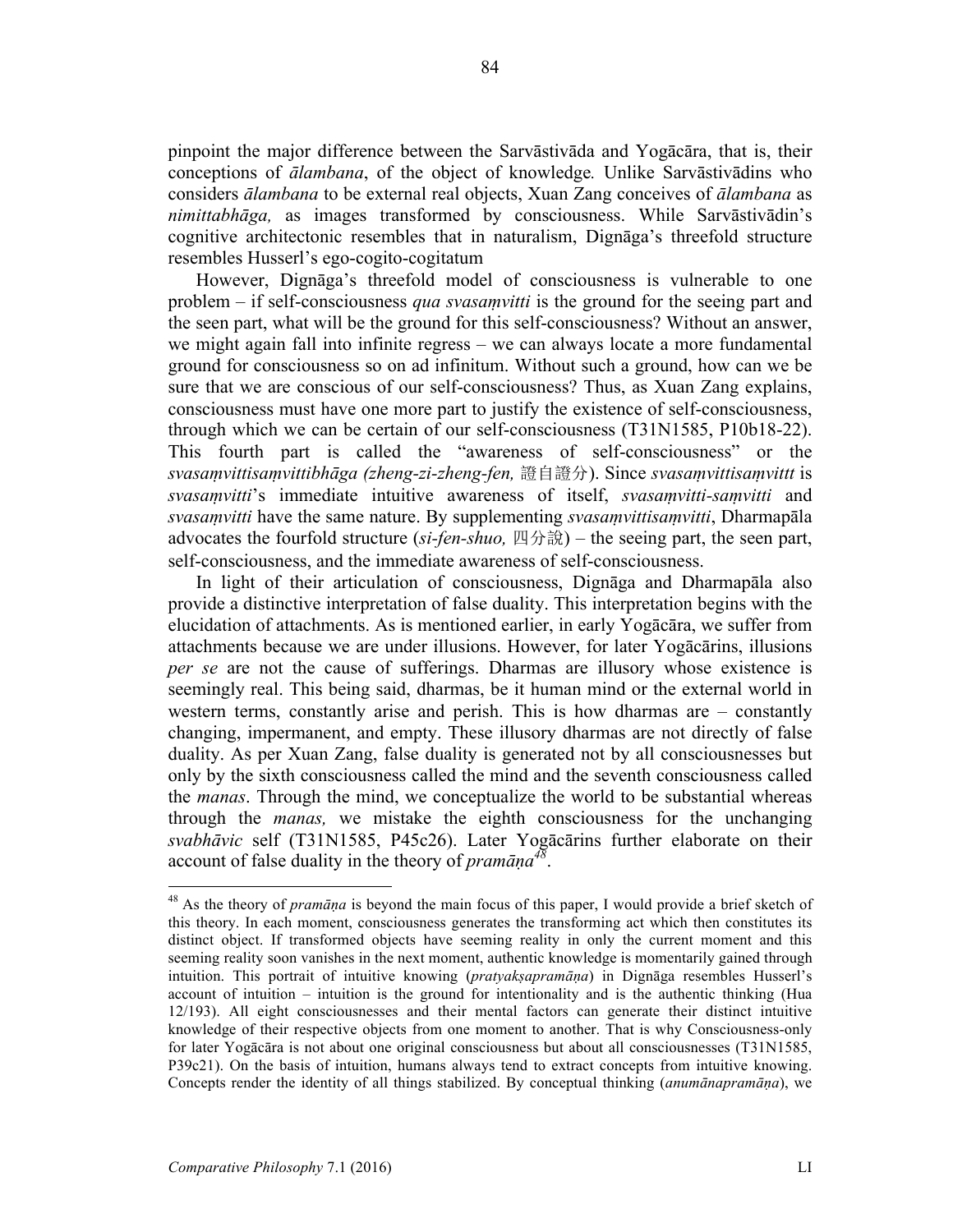Through this interpretation of false duality, we can see that for Xuan Zang, we suffer from attachments because we falsely conceptualize illusory dharmas into substances, not because consciousness transforms itself into illusory dharmas. Emptiness thus does not negate consciousness and its transformations. Rather, we realize emptiness as the nature of flowing consciousness after we understand the error of conceptualizing. In this way, for later Yogācārins, realizing emptiness becomes an epistemological question of seeing things as they are without false duality, not a metaphysical question of negating duality. This change becomes what I refer to earlier as the epistemological turn of Yogācāra. After the epistemological turn, later Yogācārins articulate subjectivity as the condition that bestows sense on nominal existence and that guarantees objective knowing of illusions.

Meta-epistemologically, since later Yogācārins dispute any mind-independent reality, they do not embrace metaphysical realism as Sarvāstivādins. Neither do they endorse metaphysical idealism as early Yogācārins in that later Yogācārins object to reducing the existence of illusory dharmas back to consciousness. Rather, we find that later Yogācārins affirm the nominal existence of illusions insofar as this shows how dharmas really are in empirical life. This objectivity of illusory dharmas is ensured by subjectivity that serves as the condition of the meaning of nominal existence. For later Yogcarins, seeming reality of illusions and transcendental subjectivity of consciousness are also two sides of the same life. In this life, we realize emptiness by cultivating genuine knowledge of how dharmas genuinely are and by dispelling false duality. Thus, we lay the foundation for Xuan Zang's Buddhist phenomenology that epistemologically articulates the intentional structure of consciousness and metaepistemologically entails transcendental idealism.

# ACKNOWLEDGEMENTS

I want to express my gratitude to the two anonymous referees of *Comparative Philosophy* for their inspiring and insightful comments on the earlier version of this paper. I would also like to thank Isabel Essebag and Tianyu Zhang for proof-reading, Antoine Panaïoti for his help with Sanskrit. Finally, I hope to thank *Le Programme de Bourses d'Excellence pour Étudiants Étrangers (PBEEE)* from the Quebec government for supporting my research.

## REFERENCES

Allison, Henry (1983), *Kant's Transcendental Idealism: an Interpretation and Defense* (New Haven: Yale University Press).

begin to attain the svabhāvic world-view under which our attachments are nourished. Among all consciousnesses, only the mind and *manas* have the capacity of conceptualizing. For this reason, only these two consciousnesses can generate false duality.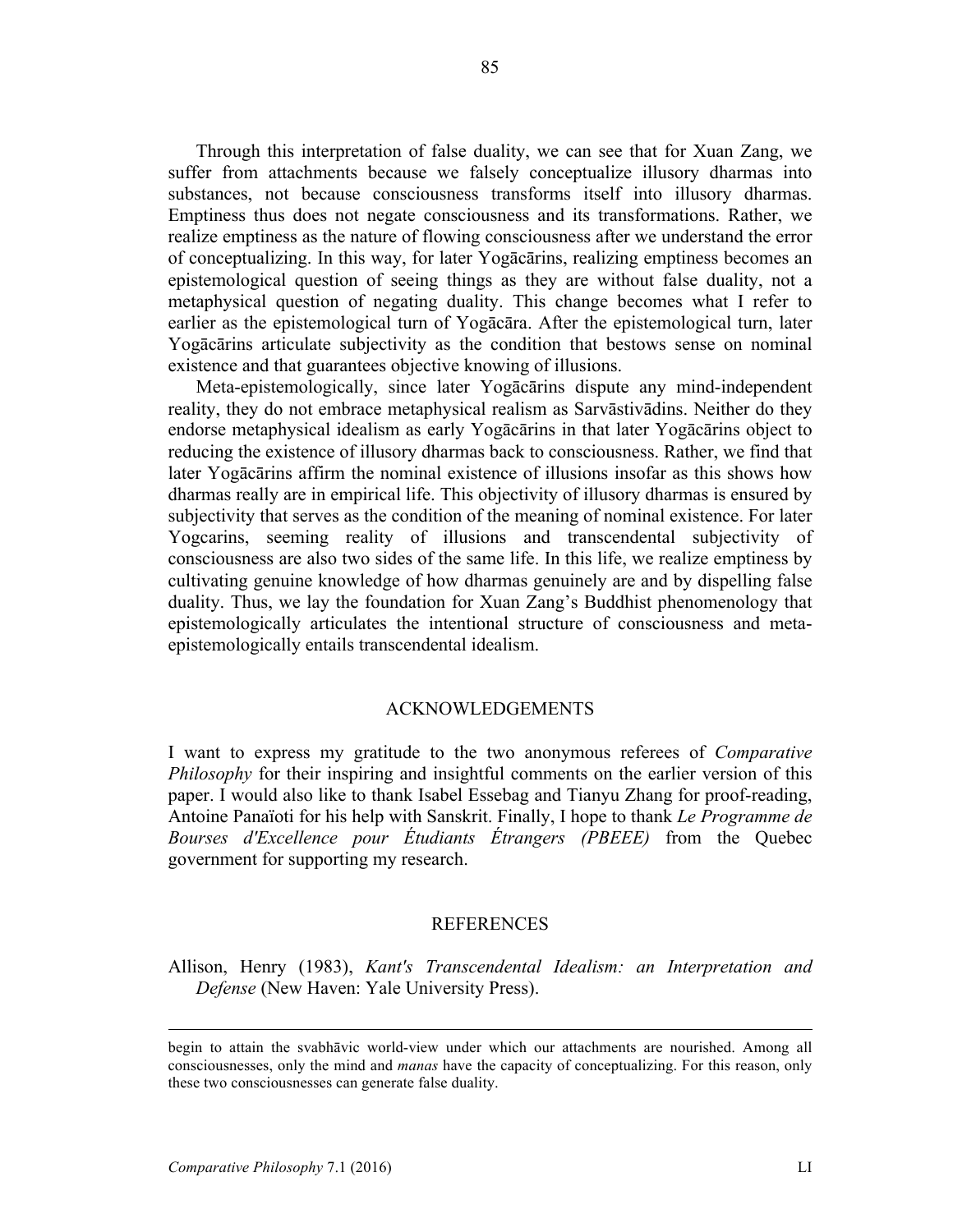- Arnold, Dan (2005), *Buddhists, Brahmins, and Belief: Epistemology in South Asian philosophy of religion* (New York: Columbia University Press).
- (2012), *Brains, Buddhas, and Believing: the Problem of Intentionality in Classical Buddhist and Cognitive-Scientific Philosophy of Mind* (New York: Columbia University Press).
- Burton, David (1999), *Emptiness Appraised: A Critical Study of Nāgārjuna's Philosophy* (Richmond: Routledge).
- Berghofer, Philipp (2015), "Transcendental Idealism in Kant and Husserl. Different Lines of Interpretation and their Compatibility", in V. L. Waibel (ed.), *Nature and Freedom, 12. International Congress of Kant-Gesellschaft and the University of Vienna, 21-25 September 2015, Vienna* (Vienna: University of Vienna), 155.
- Carr, David (1999), *The Paradox of Subjectivity: The Self in the Transcendental Tradition* (Oxford: Oxford University Press).
- (1987), *Interpreting Husserl* (Dordrecht: Springer Netherlands).
- Chatterjee, Ashok Kumar (1962), *The Yogācāra Idealism* (Varanasi: Bhargava Bhushan Press).
- Ch'en, K.S. Kenneth (1973), *The Chinese Transformation of Buddhism* (Princeton: Princeton University).
- Crowell, Steven (2001), *Husserl, Heidegger, and the Space of Meaning* (Evanston: Northwestern).
- Droit, Roger-Pol (1997), *Le Culte du Néant: les Philosophes et le Bouddha,* trans. David Streight and Pamela Vohnson (2003), *The Cult of Nothingness: the Philosophers and the Buddha* (Chapel Hill: University of North Carolina).
- Fa Zang 法藏, *Huayan-Yi-Cheng-Jiao-Yi-Fen-Qi-Zhang*《華嚴一乘教義分齊章》 [*Paragraphs on the Doctrine of Difference and Identity of the One Vehicle of Huayan*]. T1866*.*
- Fu, Xinyi 傅新毅 (2006), *Xuan-Zang-Ping-Zhuan*《玄奘评传》[*A Critical Biography of Xuan Zang*] (Nanjing: Nanjing University Press).
- (2002), "Fo-Xue-Shi-Yi-Zhong-Ben-Ti-Lun-Ma 佛法是一种本体论吗 ? [Is Buddhist Dharma a Type of Ontology?]", *Nan-Jing-Da-Xue-Xue-Bao*《南京大学 学报》[*Journal of Nanjing University*]*,* 39: 15-24.
- Ganeri, Jonardon (2001), *Philosophy in Classical India* (New York: Rougledge).
- Gurwitsch, Aron (1982), "Husserl's Theory of the Intentionality of Consciousness", in Hubert Dreyfus (ed.), *Husserl Intentionality and Cognitive Science*  (Cambridge: The MIT Press), 59-72.
- Hayes, Richard (1989), *Dignāga on the Interpretation of Signs* (Boston:Kluwer).
- Hall, Bruce C. (1986), "The Meaning of *Vijñāpti* in Vasubandhu's Concept of Mind", *The Journal of The International Association of Buddhist Studies*, 9 (1): 7-24.
- Hori, G. Victor (2000), "*Kōan* and *Kenshō* in the Rinzai Zen Curriculum", in Steven Heine & Dale Wright (eds), *The Kōan: Texts and Contexts in Zen Buddhism*, (New York: Oxford University), 280-315.
- Husserl, Edmund (1931), *Cartesianische Meditationen und Pariser Vorträge,* trans. Dorion Cairns (1960). *Cartesian Meditations* (The Hague: Martinus Nijhoff Publishers). [Abbr. *Crisis* or Hua 1]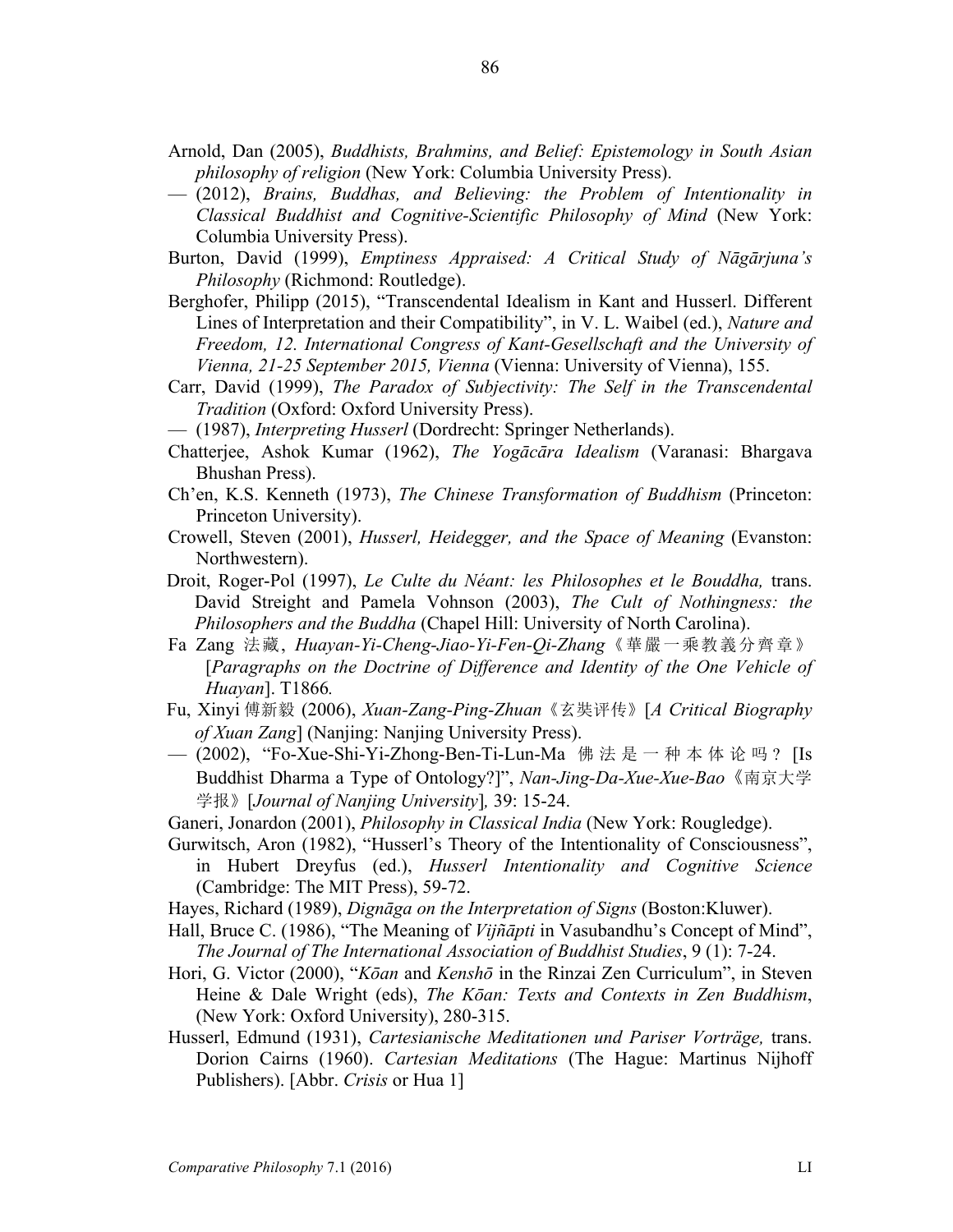- (1976), *Ideen zu einen Reinen Phaenomenologie und Phaenomenologischen Philosophie, erstes Buch*, trans. F. Kersten (1983). *Ideas Pertaining to a Pure Phenomenology and to a Phenomenological Philosophy, First Book (*The Hague: Martinus Nijhoff Publishers). [Abbr. *Ideas1* or Hua 3]
- (1976), *Ideen zu einen Reinen Phaenomenologie und Phaenomenologischen Philosophie, erstes Buch*, trans. D. Dahlstrom (2014), *Ideas for a Pure Phenomenology and Phenomenological Philosophy, Book I* (Indianapolis: Hackett).
- (1976), *Die Krisis der Europaeische wissenschaften und die Transzendentale Phaenomenologie* [T*he Crisis of European Science and the Transcendental Phenomenology]*, ed, Walter Biemel (The Hague: Martinus Nijhoff Publishers). [Abbr. *Crisis* or Hua 6]
- (1959), *Erste Philosophie (1923/1924), Erster Teil [First Philosohy, First Book],*  ed. Rudolf Boehm (The Hague: Martinus Nijhoff Publishers).
- (1959), *Erste Philosophie (1923/1924), Zweiter Teil [First Philosohy, Second Book],* ed. Rudolf Boehm (The Hague: Martinus Nijhoff Publishers).
- (1969), *Zur Phaenomenologie der Inneren Zeitbewusstseins (1983-1917)[On the Phenomenology of the Consciousness of Internal Time]*, ed. Rudolf Bohem (The Hague: Martinus Nijhoff Publishers).
- (1970), *Philosophie Der Arithmetik [Philosophy of Arithmetic]*, ed. Lothar Eley (Dordrecht: Kluwer Academic Publishers).
- (1968), *Logische Untersuchungen, zweiter Bund,* trans. J.N.Findlay (2001), *Logical Investigations Vol2* (London: Routledge). [Abbr. Hua 19]
- (1989), *Aufsätze und Vorträge (1922-1937) [Essays and Presentations],* ed. Thomas T. Nenon and Hans R. Sepp (Dordrecht: Kluwer Academic Publishers). [Abbr. Hua 27]
- (2003), *Transzendentaler Idealismus (1908-1921)[Transcendental Idealism]*, ed. Robin D. Rollinger & Rochus Sowa (Dordrecht: Kluwer Academic Publishers).
- Kern, Iso (1964), *Kant und Husserl [Kant and Husserl]* (Den Haag:M. Nijhoff).
- (2010), *Das Wichtigste im Leben: Wang Yangming (1472-1529) und seine Nachfolger über die <Verwirklichung des ursprünglichen Wissens>*致良知 *[The Most Important in Life: Wang Yangming (1472-1529) and His Followers on the Realization of Original Knowledge]* (Basel: Schwabe Varelage).
- (2012), *The Phenomenon of Mind* trans. Ni Liangkang, Zhang Qingxiong, and Wang Qingjie, *Xin-De-Xian-Xiang*《心的現象》[*The Phenomenon of Mind*] (Beijing: Commercial Press).
- Kochumuttom, Thomas (1982), *A Buddhist Doctrine of Experience* (Delhi: Motilal Banarsidass Publishers).
- Kuiji 窺基,*Cheng-Wei-Shi-Lun-Shu-Ji* 《成唯識論述記》[*Kuiji's Interpretation of Cheng Wei Shi Lun*]*.*T1830.
- *Bian-Zhong-Bian-Lun-Shu-Ji* 《 辯中邊論 述 記 》 [*Kuiji's Interpretation of Madhyāntavibhāga*]. T1835.
- Lin, Chen-kuo 林鎮國 (1999), *Kong-Xing-Yu-Xian-Dai-Xing* 《 空性與現代性 》 [*Emptiness and Modernity]* (Taiwan: Lixu Culture).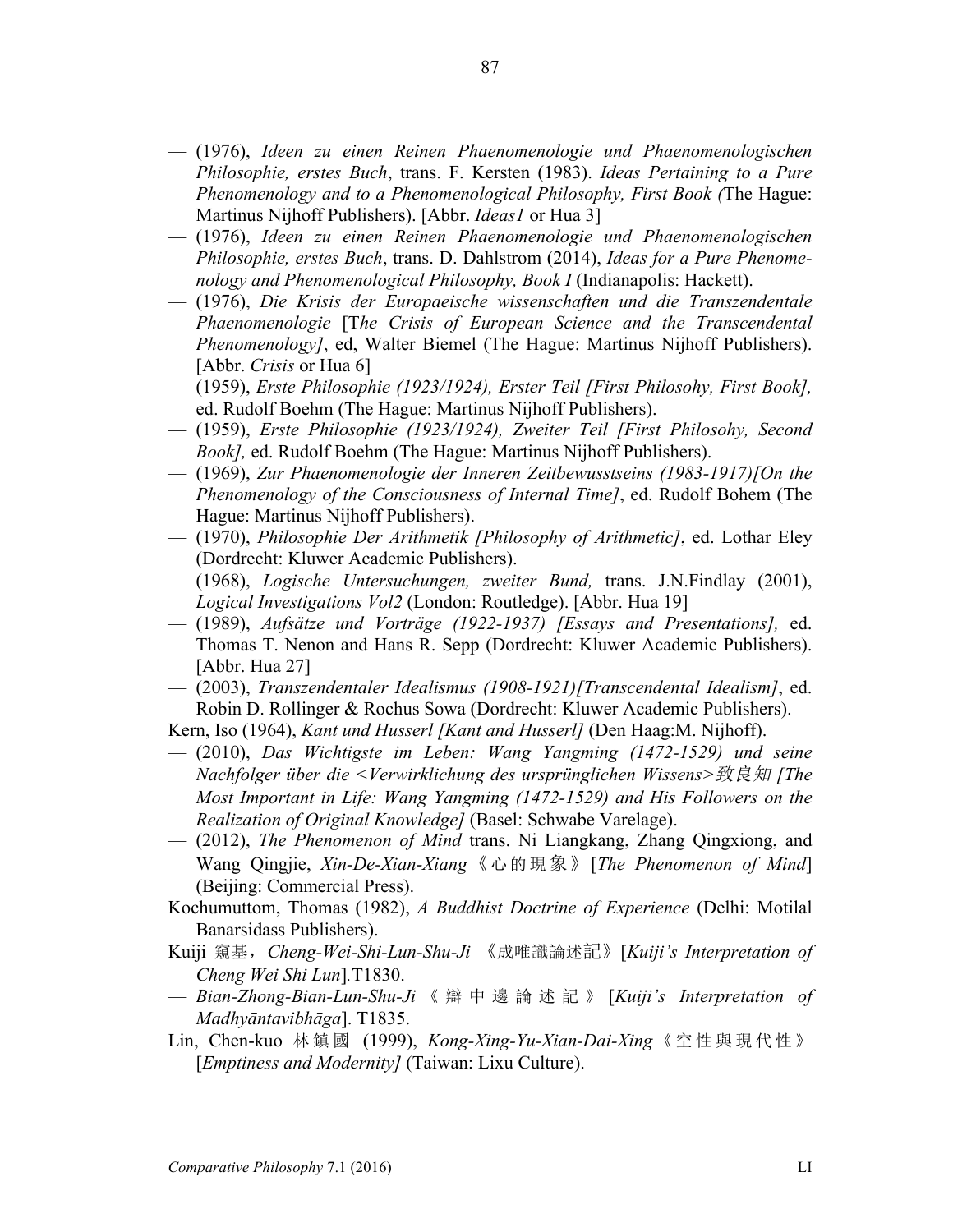- Lü, Cheng 呂澄 (1986), *Lü-Cheng-Fo-Xue-Lun-Zhu-Xuan-Ji-Yi*《呂澄佛學論著選集 》(一) [*The Selections from Writings of Lü Cheng on Buddhism. Vol.1*] (Jinan: Qi-Lu Press)
- Lusthaus, Dan (2003), *Buddhist Phenomenology: A Philosophical Investigation of Yogacara Buddhism and the Ch'eng Wei-shih Lun* (New York: Routledge).
- *Madhyāntavibhāga.* trans. Xuan Zang 玄奘, *Bian-Zhong-Bian-Lun*《辯中邊論》[*The Clarification of the Middle Way*]. T1600.
- *Mahāyānasūtrālamkārakārikā.* trans. Prabhākaramita, *Da-Cheng-Zhuang-Yan-Jing-Lun*《大乘莊嚴經論》[*The Adornment of Mahayana Sūtras*]. T1604*.*
- Mei, Guangxi 梅光羲 (2014), *Mei-Guangxi-Zhu-Shu-ji*《梅光羲著述集》[*Collective Writings of Mei Guangxi*] (Shanghai: Dong-Fang Press).
- Moran, Dermot (2005), *Edmund Husserl: Founder of Phenomenology* (Cambridge: Polity Press).
- (2012), *Husserl's Crisis of the European Sciences and Transcendental Phenomenology: An Introduction* (Cambridge: Cambridge University Press).
- *Mūlamadhyamakakārikā of Nāgārjuna.* trans. Kumārajīva, *Zhong-Lun*《中論》[*The Commentary of the Middle Way*]*.* T1564*.*
- Murti, T.R.V. (1955), *The Central Philosophy of Buddhism: A Study of the Madhyamaka System* (London : George Allen and Unwin).
- Nagao, Gadjin (1991), *Madhyamaka and Yogācāra*, trans, Leslie S. Kawamura (1991) (Albany: State University of New York Press).
- Narain, Harsh (1964), "Śūnyavāda: A Reinterpretation", *Philosophy East and West,*  11(4): 311-388.
- Ni, Liangkang (2010), "The Ultimate Consciousness and Ālaya-vijñāna: a Comparative Study on Deep-structure of Consciousness between Yogācāra Buddhism and Phenomenoogy" in YU Chung-chi (eds), *Phenomenology 2010, vol.1: Selected Essays from Asia and Pacific: Phenomenology in Dialogue with East Asian Tradition* (Bucharest: Zeta Books).

Panaïoti, Antoine (2013). *Nietzsche and Buddhist philosophy* (Cambridge: Cambridge University Press).

*Pramāṇasamuccaya of Dignāga,* trans. Fazun 法尊(1982),*Ji-Liang-Lun*《集量论》 [*The Theory of Pramāna*] (Beijing: Chinese Social and Scientific Press).

- Putnam, Hilary (2015), "Naturalism, Realism, and Normativity", *Journal of the American Philosophical Association*, 1(2):312-329.
- *Saṃdhinirmocanasūtra.* Trans. Xuan Zang 玄奘, *Jie-Shen-Mi-Jing*《解深密經》[*The Explication of Mystery*]. T676*.*
- Schmithausen, Lambert (2005), *On the Problem of the External World in the Ch'eng wei shih lun* (Tokyo: The International Institute for Buddhist Studies).
- Sharf, Robert (1993), "The Zen of Japanese nationalism", *History of Religions,* 33(1): 1-43.
- Siderits, Mark (1988), "Nāgārjuna as Anti-Realist", *Journal of Indian Philosophy*, 16(4): 311-525.